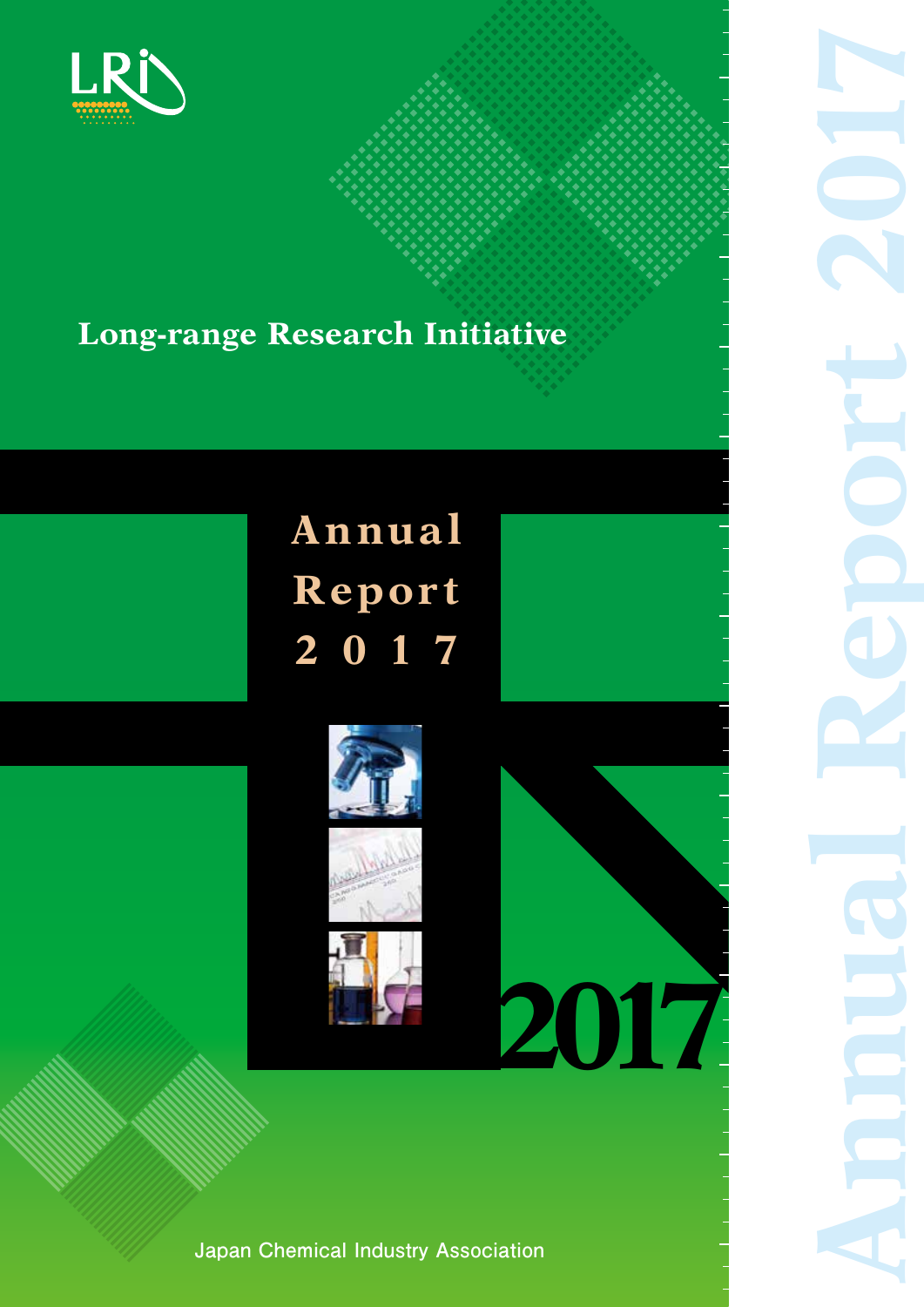

## 13\_S01-01-4 **Development of the Novel Method with iPSCs to Assess Chemical Compounds for the Risk of CSC Induction**

#### *Principal Investigator:*

Masaharu Seno, PhD (Professor, Graduate School of Natural Science and Technology, Okayama University) 3.1.1 Tsushima-Naka, Kita, Okayama 700-8530, Japan.

#### *Collaborators:*

Tomonari Kasai, PhD, Akifumi Mizutani, PhD, Jyunko Masuda, PhD, Akimasa Seno, PhD, Aun Ko Ko Oo, PhD, Hideki Minematsu, MS, Eman Ahmed Taha, MS (Graduate School of Natural Science and Technology, Okayama University)

Yoshiaki Iwasaki, MD, PhD (Center of Healthcare, Okayama University)

#### *Summary of Research:*

The risk assessment for the cancer development caused by chemical compounds has long been made by mutagenicity or repeated dose toxicity study, by which it generally takes long time to get results. However, cancer is currently recognized consisting of heterogeneous population of cells and cancer stem cells (CSCs). This is altering the idea that a cancer tissue consists of a homogeneous population of clonal cells continuously proliferating due to the oncogenic mutations. It appears necessary to develop a novel method to identify chemical compounds that may induce cancer stem cells. In this study, we established a simple method to assess the risk of chemical compounds inducing CSCs employing mouse iPSCs, which have been reprogrammed from the embryonic fibroblast derived from a transgenic mouse carrying the Nanog promoter integrated with GFP gene. This method allows the assessment in 8 days by judging the increase of spheres and the fluorescence of GFP enhanced by Nanog gene expression. We evaluated 147 chemical compounds and 30 were judged as positive. Further, we tried to analyze the molecular mechanism inducing CSCs from miPSCs by microarray, CpG methylation, lipid component, bioinformatics and so on. As the results, the relationship of some chemokine and its receptors, some specific cytoplasmic signal transduction pathway, inflammatory factors were implied to be importantly involved. Collectively, it should be possible to find out the key relationships between the cancer risks and the mechanism of action of chemical compounds in the future.

#### *Timeline:*

March 1, 2012 – February 28, 2018

#### *Topics:*

Poster presentation entitled "Development of the Novel Method with iPSCs to Assess Chemical Compounds for the Risk of CSC Induction" at 2017 Annual Meeting of LRI.

#### *Publications:*

- Nair N, Calle AS, Zahra MH, Prieto-Vila M, Oo AKK, Hurley L, Vaidyanath A, Seno A, Masuda J, Iwasaki Y, Tanaka H, Kasai T, Seno M. A cancer stem cell model as the point of origin of cancer-associated fibroblasts in tumor microenvironment. Sci Rep. 2017;7(1):6838.
- Ninomiya T, Ohara T, Noma K, Katsura Y, Katsube R, Kashima H, Kato T, Tomono Y, Tazawa H, Kagawa S, Shirakawa Y, Kimura F, Chen L, Kasai T, Seno M, Matsukawa A, Fujiwara T. Iron depletion is a novel therapeutic strategy to target cancer stem cells. Oncotarget. 2017;8(58):98405-98416.
- OoA, Calle AS, Nair N, Mahmud H, Vaidyanath A, Yamauchi J, Khayrani AC, Du J, Alam MJ, Seno A, Mizutani A, Murakami H, Iwasaki Y, Chen L, Kasai T, Seno M. Up-Regulation of PI 3-Kinases and the Activation of PI3K-Akt Signaling Pathway in Cancer Stem-Like Cells Through DNA Hypomethylation Mediated by the Cancer Microenvironment. Translational Oncology. 2018;11(3), 653-663.

Seno A, Seno M. Commonly expressed genes among cancer stem cells induced from hiPSCs and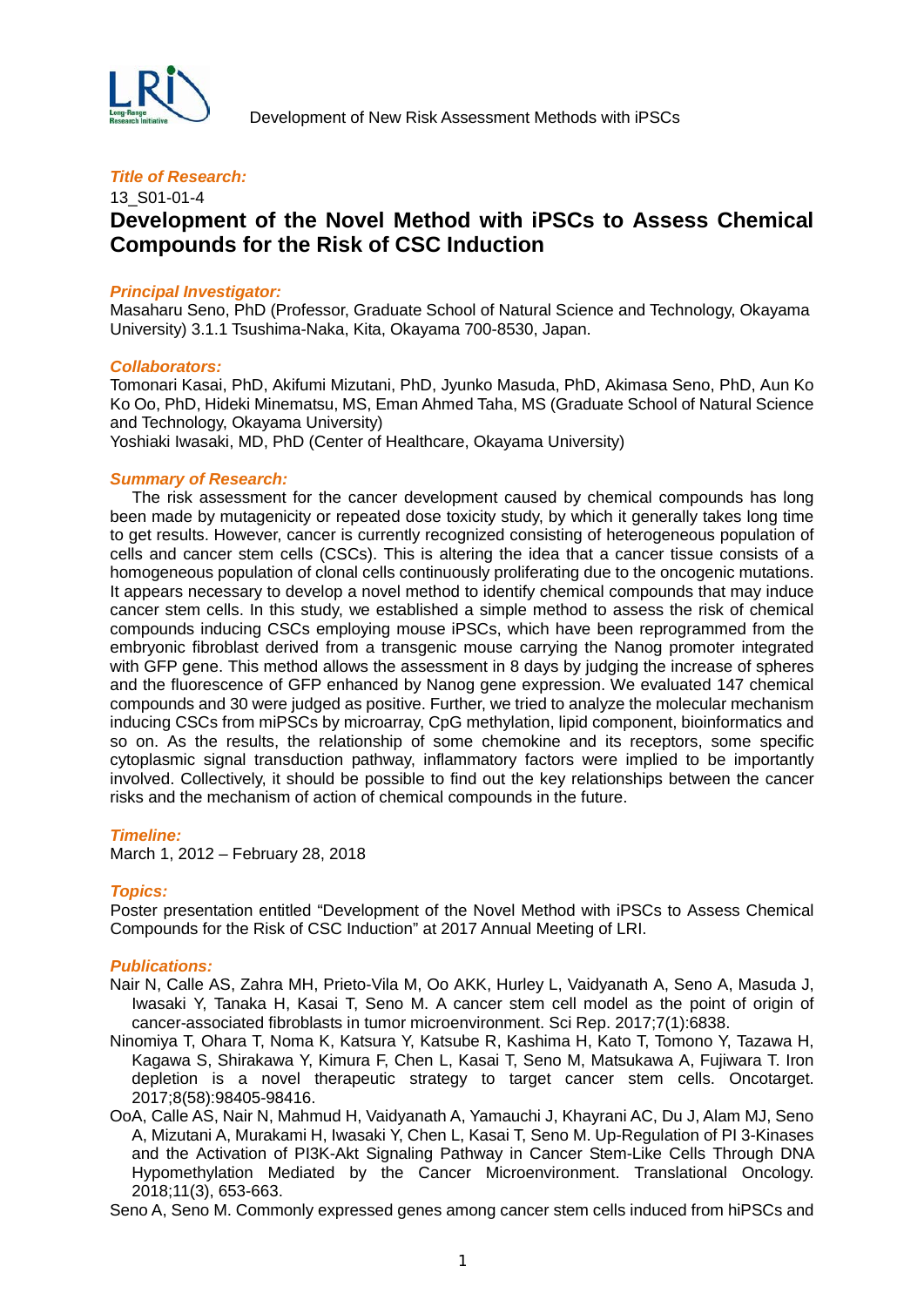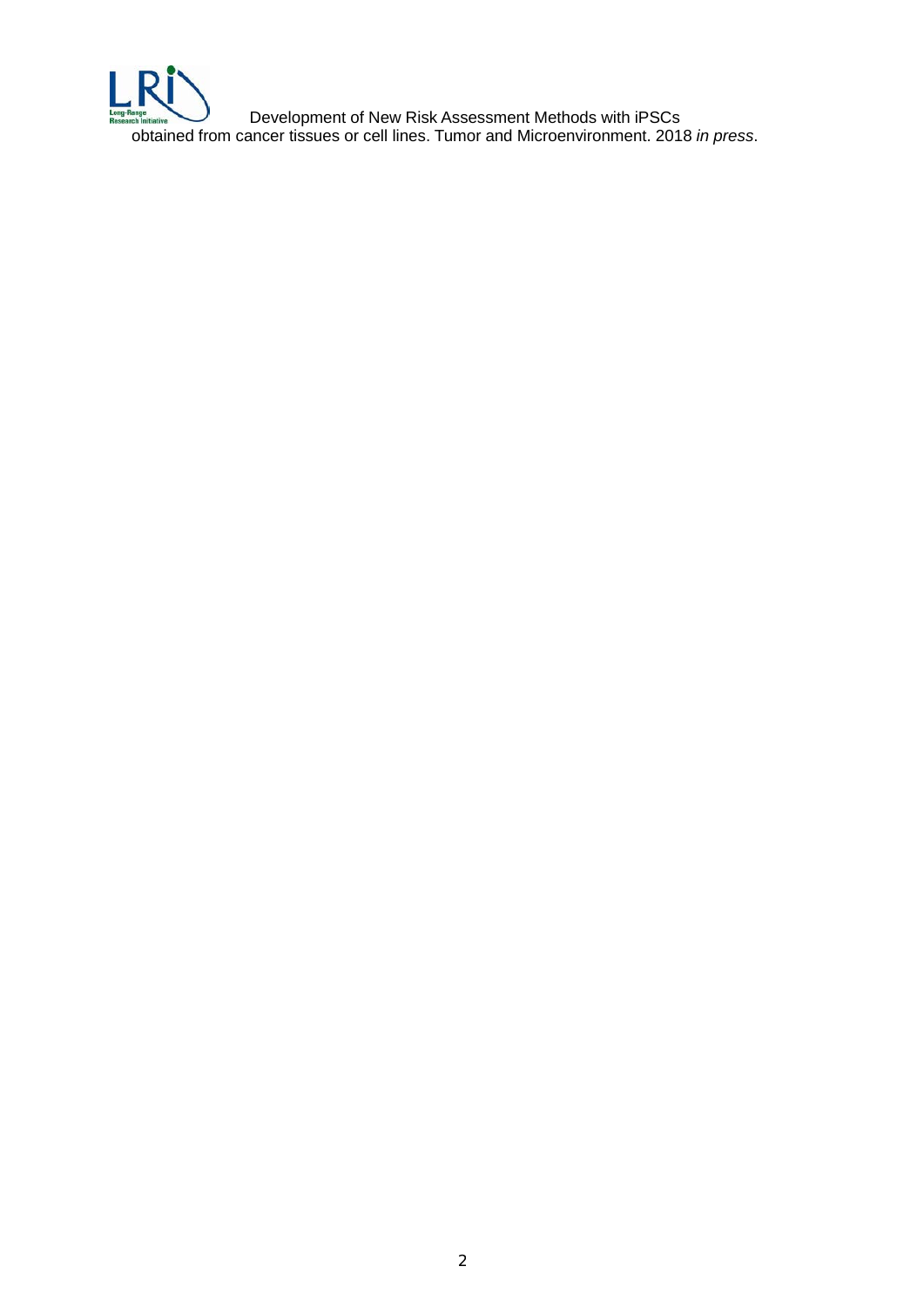

#### **Title of Research: 16 S01-01-2**

## **Advanced system development for the hazard prediction and the environmental risk assessment/management of chemical substances**

*Principal Investigator:* Bin-Le Lin, Chief Senior Researcher, Research Institute of Science for Safety and Sustainability, National Institute of Advanced Industrial Science and Technology. 16-1 Onogawa Tsukuba City, Ibaraki, 305-8569 Japan. (Tel) +81-29861 8844, (e-mail) [binle](mailto:binle-lin@aist.go.jp)[lin@aist.go.jp:](mailto:binle-lin@aist.go.jp) Yoshimasa Takahashi, Professor of Toyohashi University of Technology. (Tel) +81- 532-446878, (e-mail) taka@cs.tut.ac.jp;

*Summary of Research:* In this research, collaboration between AIST and Toyohashi University of Technology will develop an advanced system to enable risk assessment management of unconfirmed existing chemical substances and new substances without hazard information faced by Chemical Industry Association. Toward the goal of designated research, the following research outputs were obtained. 1) MeRAM Ver.2.0 as the latest released version (Japanese version & English version) were open for public; (2) added a function to MeRAM that can automatically export the built-in data of MeRAM according to various purposes of users; (3) In order to be used by environmental administration, a function that can automatically launch KATE from the interface of MeRAM, and then can automatically acquire the predicted value of KATE and use it for risk assessment; Although the release of the MeRAM latest version equipped with the functions of 2) and 3) is not yet available, it was distributed to many participants at seminars of the Ministry of the Environment and workshops organized by AIST; (4) Started to develop our own methodology for predicting the toxicity of chemical substances from October of last year. Based on various fingerprint information (structure and physical information) of chemical substances and toxicity information, toxicity estimation by machine learning but not using QSAR equations is under developed.

*Timeline:* From March 2017 to February 2018

#### *Topics:* None

- 1) (Paper Publication) Institution magazine "Toxicity Inquiry Box" of the Safety Assessment Committee, 2017: "Ecological risk assessment of chemical substances in water environment".
- 2) (Presentation at Domestic Meeting) The 26th Environmental Chemistry Debate (7-9 June 2017), Shizuoka Convention Center, Shizioka, "IT solution for Cumbersome Ecological Risk Assessment and Management of Chemicals: AIST-MeRAM".
- 3) (Invited Speech at Domestic Workshop) The 26th Environmental Chemistry Debate (7-9 June 2017), Shizuoka Convention Center, Shizioka, "Open Science in Environmental Chemistry" Why do not open your own data: Potential of using open data."
- 4) (Presentation at Domestic Meeting) The 20th Water Environment Symposium (26-27 September 2017), Wakayama University, "Hierarchical ecological risk assessment and management of chemical substances using MeRAM".
- 5) (Presentation at Domestic Meeting) The Tougou-no-hi-no Symposium (4-5 October 2017), Tokyo University, "Attempt to utilize integrated database for environmental risk assessment and risk communication of chemical substances".
- 6) (Presentation at Domestic Meeting) The 30<sup>th</sup> Annual Meeting of Japan Risk Research (27-29 October 2017), Shiga University, "Risk assessment of toxicity deficient substances by linking MeRAM and KATE".
- 7) (Invited Speech at Domestic Workshop) Environmental Science Seminar hosted by Ministry of the Environment Seminar on chemical substance environment survey (15-16 January 2018), Tokyo, " What MeRAM can do."
- 8) (Invited Speech at Domestic Workshop) MeRAM Workshop hosted by AIST (23 January 2018),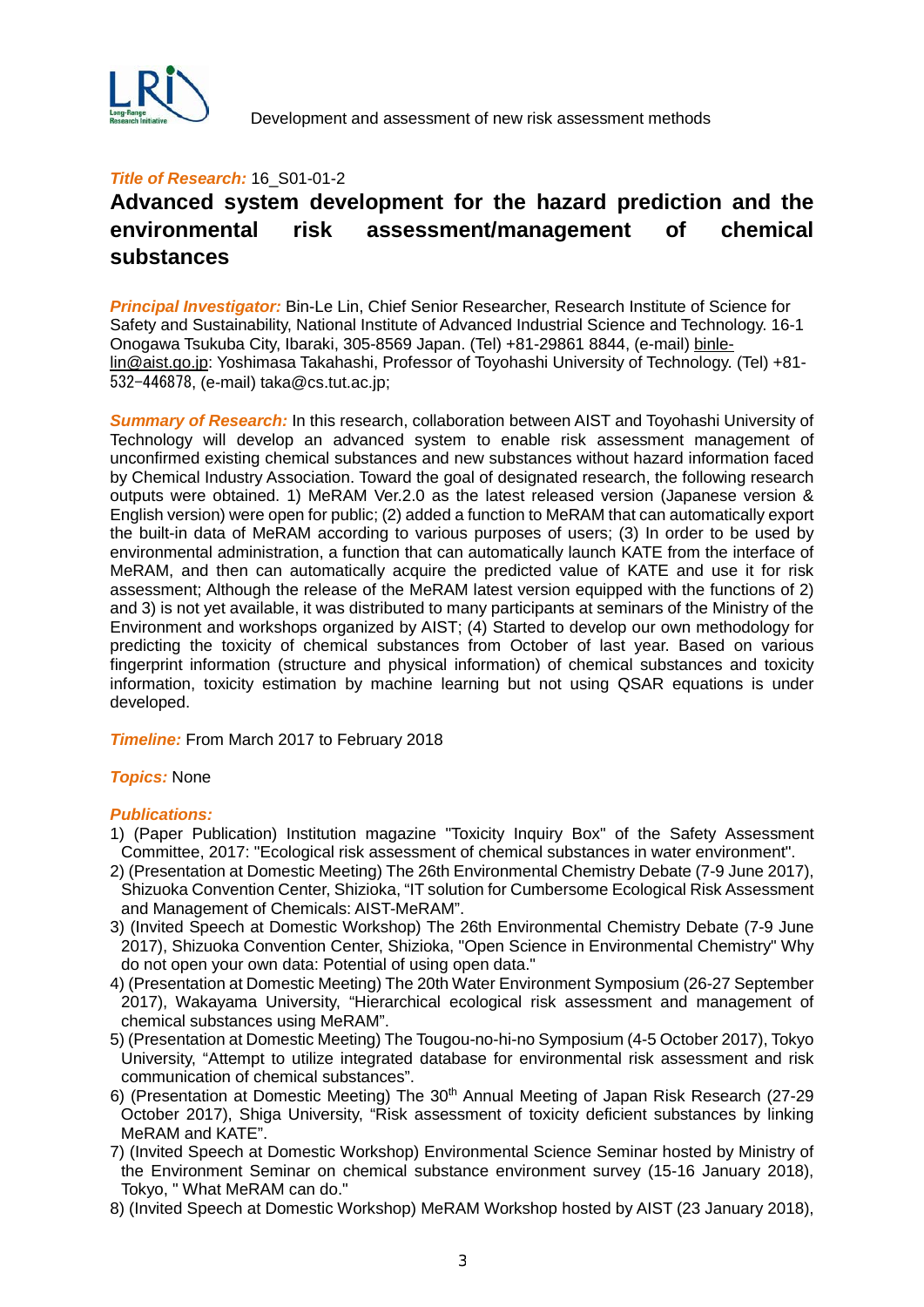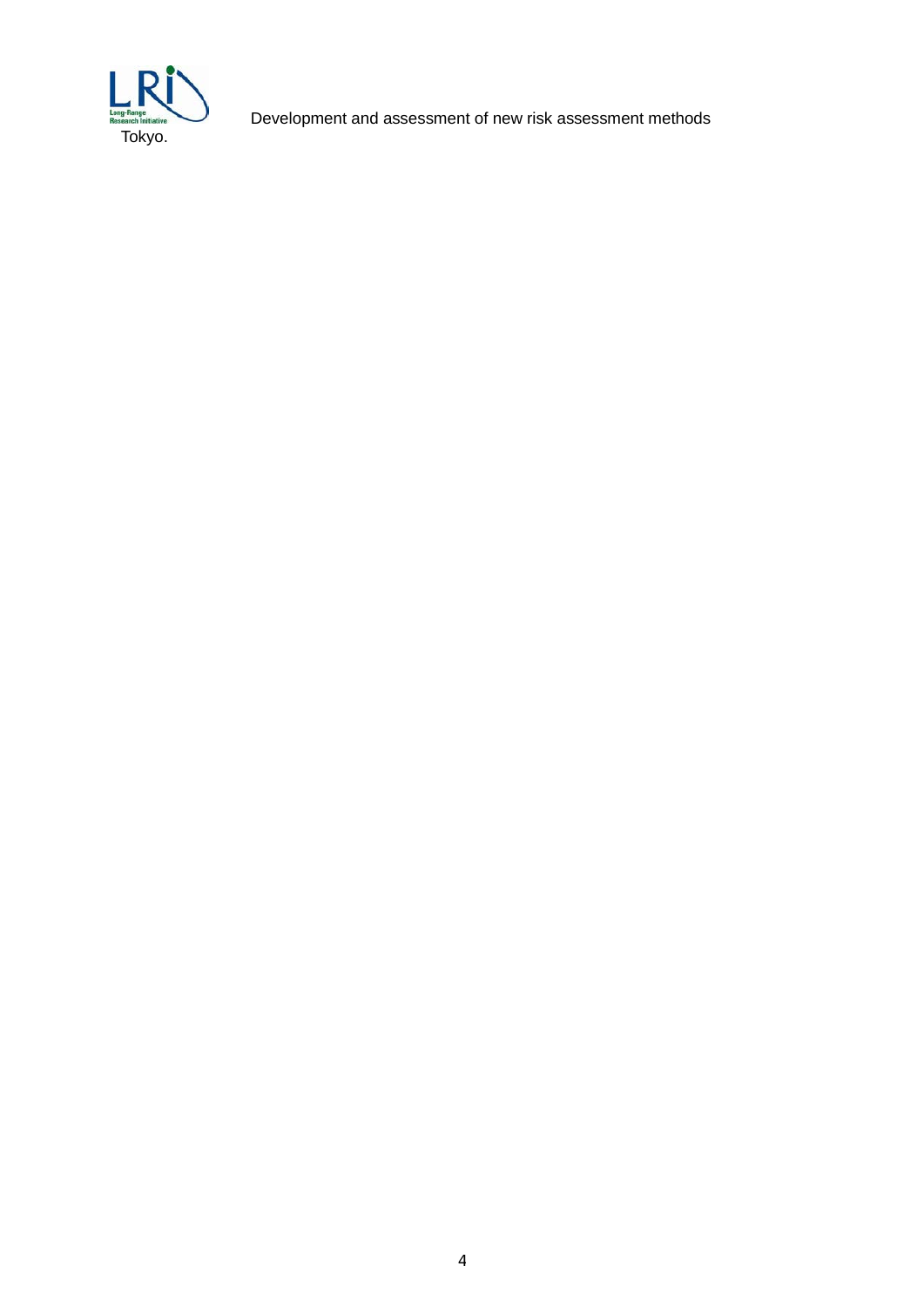

#### **Title of Research: 16 S01-01-2**

## **Advanced system development for the hazard prediction and the environmental risk assessment/management of chemical substances Subtitle: Development of the sophisticated basis tool environmental hazard prediction**

#### *Principal Investigator:*

**Yoshimasa Takahashi, PhD (Professor, Dept. Comp. Sci. Eng., Toyohashi Univ. Tech.)** 1-1 Hibarigaoka, Tempaku-cho, Toyohashi 441-8580 JAPAN (tel)+81-0532-44-6878, (email)taka@cs.tut.ac.jp

#### *Collaborators:*

Tetsuo Katsuragi (Assit. Prof., Toyohashi Univ. Tech.) Taku Izumihara (Graduate student, Toyohashi Univ. Tech.) Mitsuru Sato (Graduate student, Toyohashi Univ. Tech.) Tsubasa Ishikawa (Graduate student, Toyohashi Univ. Tech.)

#### *Summary of Research:*

In this fiscal year (Fiscal 2017) research, we designed external file specifications for data import to PEACH(Prediction of Environmental Affect of Chemicals) with the aim of utilizing external data, and implemented the import function of external data utilizing the chemical structure dictionary. For the chemical structure dictionary tool developed in the previous year, we expanded the data import function and revised the user-interface for strengthening cooperation with MeRAM. In addition, we refined the estimation model of water solubility parameter logS by atomic fragment method. We developed an estimation model of vapor pressure too. On the other hand, for the short-term toxicity (96h-LC50) against fish, we developed alternative prediction models based on quantitative activity-activity relationships (QAAR) for the toxicity tests with different fish species. The results show that the QAAR models would be very useful for prediction of missing data.

#### *Timeline:*

1st Mar. 2016 – 28th Feb. 2017

#### *Topics:*

Poster presentatikon at ICCA-LRI International Workshop 2016, Awaji, Jun., 2016

#### *Publications:*

1) Tsubasa Ishikawa, Tetsuo Katsuragi, Bin-Le Lin, Yoshimasa Takahashi, Studies on complementation of missing data of fish toxicity by Quantitative Activity-Activity Relationship, 26th Symposium on Environmental Chemistry, Shizuoka, 2017.

2) Taku Izumihara, Tetsuo Katsuragi, Bin-Le Lin, Yoshimasa Takahashi, Construction of Chemical Structure Dictionary for MeRAM, 26th Symposium on Environmental Chemistry, Shizuoka, 2017.

3) Mitsuru Sato, Dai Furukawa, Tetsuo Katsuragi, Yoshimasa Takahashi, Prediction of Aqueous-Solubility Using an Atomic Group Contribution Method, 26th Symposium on Environmental Chemistry, Shizuoka, 2017.

4) Yoshimasa TAKAHASHI and Ryota KIKUCHI, Algal toxicity prediction of chemicals using TFS-PLS method in conjunction with active QSAR modeling, Abstracts of the 53rd Congress of the European Societies of Toxicology (EUROTOX) Bratislava, Slovakia, 10th–13th September, 2017. ; *Toxicology Letters* 280S (2017) S316.

5) Yoshitaka Inagaki, Tomoya Yamazaki, Yoshimasa Takahashi, "Development of a desk-top tool ToxCalc for eco-toxicity prediction of chemicals", The 43rd Symposium on Structure-Activity Relationships, Tsuchiura, Nov., 2017.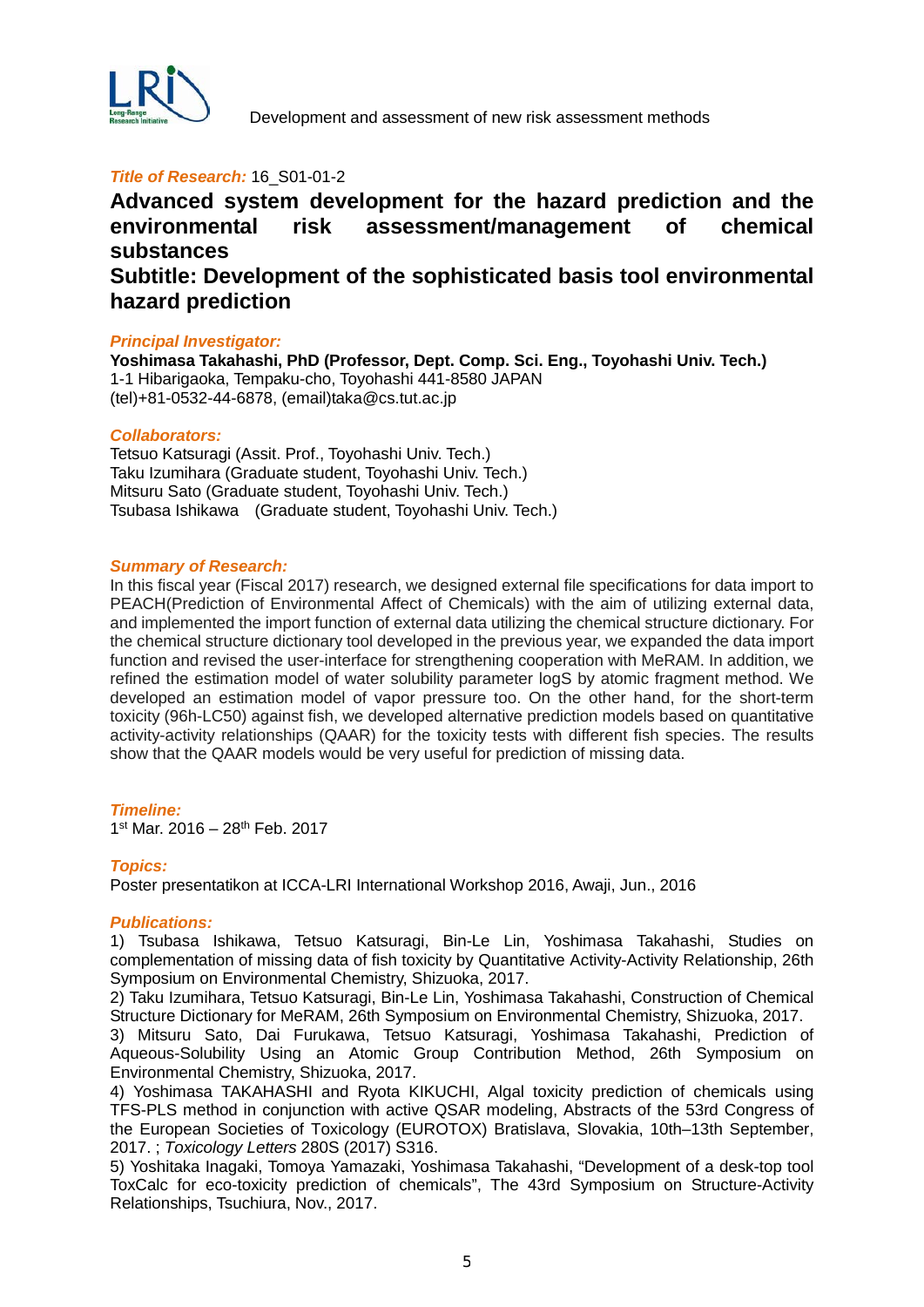

## **Prediction method (Amino acid Derivative Reactivity Assay: ADRA) for skin sensitization using novel lysine and cysteine derivatives**

#### *Principal Investigator:*

Toshihiko Kasahara, PhD (Engineering Manager, FUJIFILM Corporation, Safety Evaluation Center, Ecology & Quality Management Division, CSR Division) 210, Nakanuma, Minamiashigara-shi, Kanagawa 250-0193, Japan (tel)+81-465-73-7440 (e-mail)ktoshihiko.kasahara@fujifilm.com *Collaborators:*  Masaharu Fujita, PhD(FUJIFILM Corporation,Safety Evaluation Center) 210, Nakanuma, Minamiashigara-shi, Kanagawa 250-0193, Japan (tel)+81-465-73-7440 (e-mail[\)masaharu.fujita@fujifilm.com](mailto:masaharu.fujita@fujifilm.com) Yusuke Yamamoto (FUJIFILM Corporation,Safety Evaluation Center) 210, Nakanuma, Minamiashigara-shi, Kanagawa 250-0193, Japan (tel)+81-465-73-7440 (e-mail[\)yusuke.yamamoto@fujifilm.com](mailto:yusuke.yamamoto@fujifilm.com) Atsuishi Ono, PhD (Professor, Okayama University, Graduate school of Medicine, Dentistry and Pharmaceutical sciences, Division of Pharmaceutical Sciences) 1-1-1, Tsushimanaka, Kita-ku, Okayama-shi, Okanaya 700-8530, Japan (tel)086-251-7942 (e-mail) atsushiono3@okayama-u.ac.jp Hajime Kojima, PhD (Director, National Institute of Health Sciences, Biological safety Research Center, Division of Risk Assessment) 1-18-1, Kamiyoga, Setagaya-ku, Tokyo 158-8501, Japan (tel) 03-3700-9874 (e-mail)h-kojima@nihs.go.jp Shinichi Wantanabe (LION CORPORATION, HUMAN & ENVIRONMENTAL SAFETY EVALUATION CENTER) 100, Tajima, Odawara-shi, Kanagawa 256-0811 (tel)0465-49-4475 (e-mail[\)shin-w@lion.co.jp](mailto:shin-w@lion.co.jp) Tsunetsugu Sugawara (LION CORPORATION, HUMAN & ENVIRONMENTAL SAFETY EVALUATION CENTER) 100, Tajima, Odawara-shi, Kanagawa 256-0811 (tel)0465-49-4475 (e-mail) [tsune-s@lion.co.jp](mailto:tsune-s@lion.co.jp) Koji Wakabayashi (Manager, MITSUI CHEMICALS, INC., Chemical Safety Department 1144, Togo, Mobara-shi, Chiba 297-0017, Japan (tel)0475-23-8251 (e-mail[\)Koji.Wakabayashi@mitsuichemicals.com](mailto:Koji.Wakabayashi@mitsuichemicals.com) Yu Tahara (MITSUI CHEMICALS, INC., Chemical Safety Department 1144, Togo, Mobara-shi, Chiba 297-0017, Japan (tel)0475-23-8251 (e-mail[\)Yu.Tahara@mitsuichemicals.com](mailto:Yu.Tahara@mitsuichemicals.com) Nobuyuki Horie (Senior Research Scientist, SUMITOMO Chemical Co., Ltd., Environmental Health Science Laboratory) 3-1-98, Kasugadenaka, Konohana-ku, Osaka-shi, Osaka 554-8558, Japan (tel)06-6466-5107 (e-mail[\)horien@sc.sumitomo-chem.co.jp](mailto:horien@sc.sumitomo-chem.co.jp) Keiichi Fujimoto (SUMITOMO CHEMICAL Co., Ltd., Environmental Health Science Laboratory) 3-1-98, Kasugadenaka, Konohana-ku, Osaka-shi, Osaka 554-8558, Japan (tel)06-6439-9753 (e-mail) [fujimotok2@sc.sumitomo-chem.co.jp](mailto:fujimotok2@sc.sumitomo-chem.co.jp) Kei Kusakari (NISSAN CHEMICAL INDUSTRIES, LTD. Biological Research Laboratories) 1470, Shiraoka, Shiraoka-shi, Saitama 349-0294, Japan (tel)0480-92-2513 (e-mail[\)kusakarik@nissanchem.co.jp](mailto:kusakarik@nissanchem.co.jp) Yoshihiko Kurokawa (NISSAN CHEMICAL INDUSTRIES, LTD. Biological Research Laboratories) 1470, Shiraoka, Shiraoka-shi, Saitama 349-0294, Japan (tel)0480-92-2513 (e-mail[\)kurokawayo@nissanchem.co.jp](mailto:kurokawayo@nissanchem.co.jp) Takashi Sozu, PhD (Assistant Professor, Department of Information and Computer Technology, Faculty of Engineering, Tokyo University of Science) 6-3-1, Shinjuku, Katsushika-ku, Tokyo 125-8585, Japan (tel)03-5876-1688 (e-mail[\)sozu@rs.tus.ac.jp](mailto:sozu@rs.tus.ac.jp) Takuto Nakayama (Department of Management Science, Graduate School of Engineering, Tokyo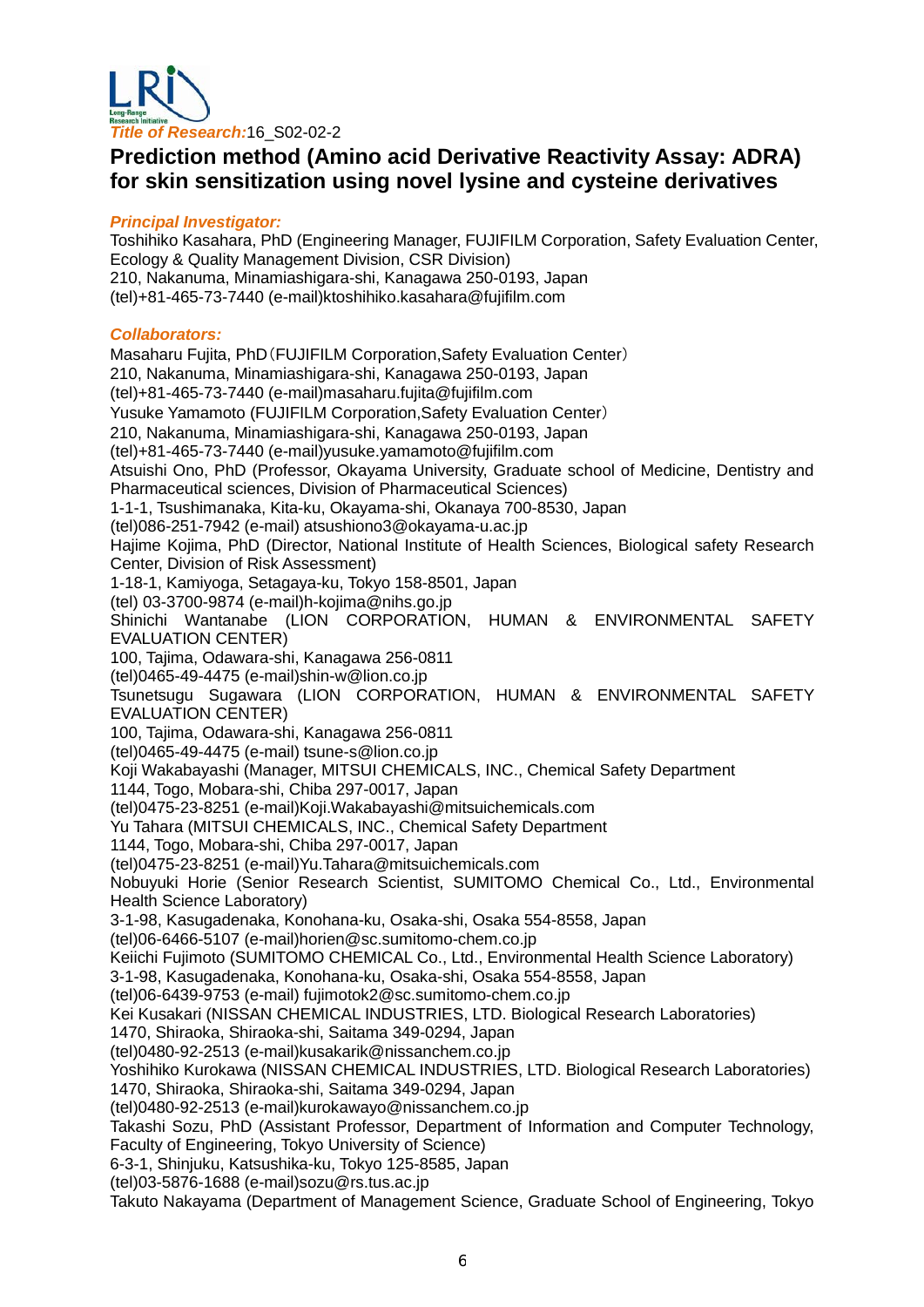

University of Science)

6-3-1, Shinjuku, Katsushika-ku, Tokyo 125-8585, Japan

(tel)03-5876-1688 (e-mail)4416624@ed.tus.ac.jp

Tsuyoshi Kawakami, PhD (Director, National Institute of Health Sciences, Biological safety Research Center, Division of Risk Assessment)

1-18-1, Kamiyoga, Setagaya-ku, Tokyo 158-8501, Japan

(tel) 03-3700-1141 (e-mail[\)tkawa@nihs.go.jp](mailto:tkawa@nihs.go.jp)

Kohichi Kojima、PhD (Director-General, Food and Drug Safety Center, Hatano Research Institute)

729-5, Ochiai, Hadano-shi, Kanagawa 257-8523, Japan

(tel)0463-82-4751 (e-mail[\)kojima.k@fdsc.or.jp](mailto:kojima.k@fdsc.or.jp)

Nicol C. Kleinstreuer, PhD (NTP Interagency Center for the Evaluation of Alternative Toxicological methods)

(tel) (919) 541-7997 (e-mail) [nicole.kleinstreuer@nih.gov](mailto:nicole.kleinstreuer@nih.gov)

Jon Richmind, PhD (Ethical Biomedical Research and Testing Advice & Consultancy)

Doubledykes Carslogie Road, Cupar, Fife KY154HY, United Kingdom

(tel)077-86-381-757 (e-mail[\)dr.richmond@gmail.com](mailto:dr.richmond@gmail.com)

Bae-Hwan Kim, PhD (Professor, Keimyung University, Department of Public Health, College of Natural Science)

1095, Dalgubeol-daero, Dalseo-Gu, Daegu 42601, Republic of Korea

(tel)+82-53-580-5933 (e-mail[\)kim9399@kmu.ac.kr](mailto:kim9399@kmu.ac.kr)

#### *Summary of Research:*

In this study, we performed the validation study so that the alternative method for skin sensitization (ADRA) is adopted as OECD test guideline.

Part1)

For the four participating laboratories, the two training sessions were held, and the two confirmation tests (Pre-training test and Training test) were performed because the lead laboratory confirmed that the assay technique was correctly transferred for the participating laboratories.

Compared with cell-based *in vitro* test methods, DPRA is an easy-to-use test method and exhibits excellent predictive capacity. Nevertheless, the DPRA test method has significant limitations:

- $\cdot$  One of the nucleophilic reagents, cysteine peptide, is easily oxidized rendering some test results invalid, unreliable or difficult to interpret.
- $\cdot$  It requires relatively high concentrations of the test chemical, making it unsuitable for evaluating poorly soluble chemicals.
- It requires a relatively large quantity of both test chemicals and nucleophilic reagents to perform.
- $\cdot$  Hydrophobic test chemicals tend to precipitate easily in the reaction solution.

ADRA, an *in chemico* test which is also based on protein reactivity, does not have these limitations thanks to the use of highly sensitive nucleophilic reagents, which allows reagent solutions to be prepared at test chemical concentrations just 1% of those required in DPRA.

Following a modular approach applying the ECVAM principles on test validity (OECD Series on Testing and Assessment, Number 34, 2005, Hartung *et al.* 2004), the Validation Management Team (VMT) empirically evaluated modules one through four (test definition, within-laboratory reproducibility, transferability, and between-laboratory reproducibility), and used these results also to evaluate modules five and six (predictive capacity and applicability domain).

During a preliminary training phase of the ADRA validation study using ten test chemicals, the results obtained by the four participating laboratories were 100% concordant with the lead laboratory. During the subsequent transferability phase of the study, three of the four participating laboratories were 100% (10/10) concordant and the fourth laboratory was 90% (9/10) concordant with the lead laboratory. The ADRA VMT considers these results to have confirmed that the ADRA test method is easily transferred to naïve laboratories.

During Phase I of the Study Plan, each of the four participating laboratories performed three test runs of identical sets of 10 coded test chemicals to evaluate within-laboratory reproducibility. The results, based on concordance, were 100% (10/10), 100% (10/10), 100% (7/7), and 90% (9/10). When the results from the 10 test chemicals of Phase I were combined with those of Phase II, in which each participating laboratory performed one test run of identical sets of an additional 30 test chemicals, between-laboratory reproducibility for 40 test chemicals was 92%. The VMT considers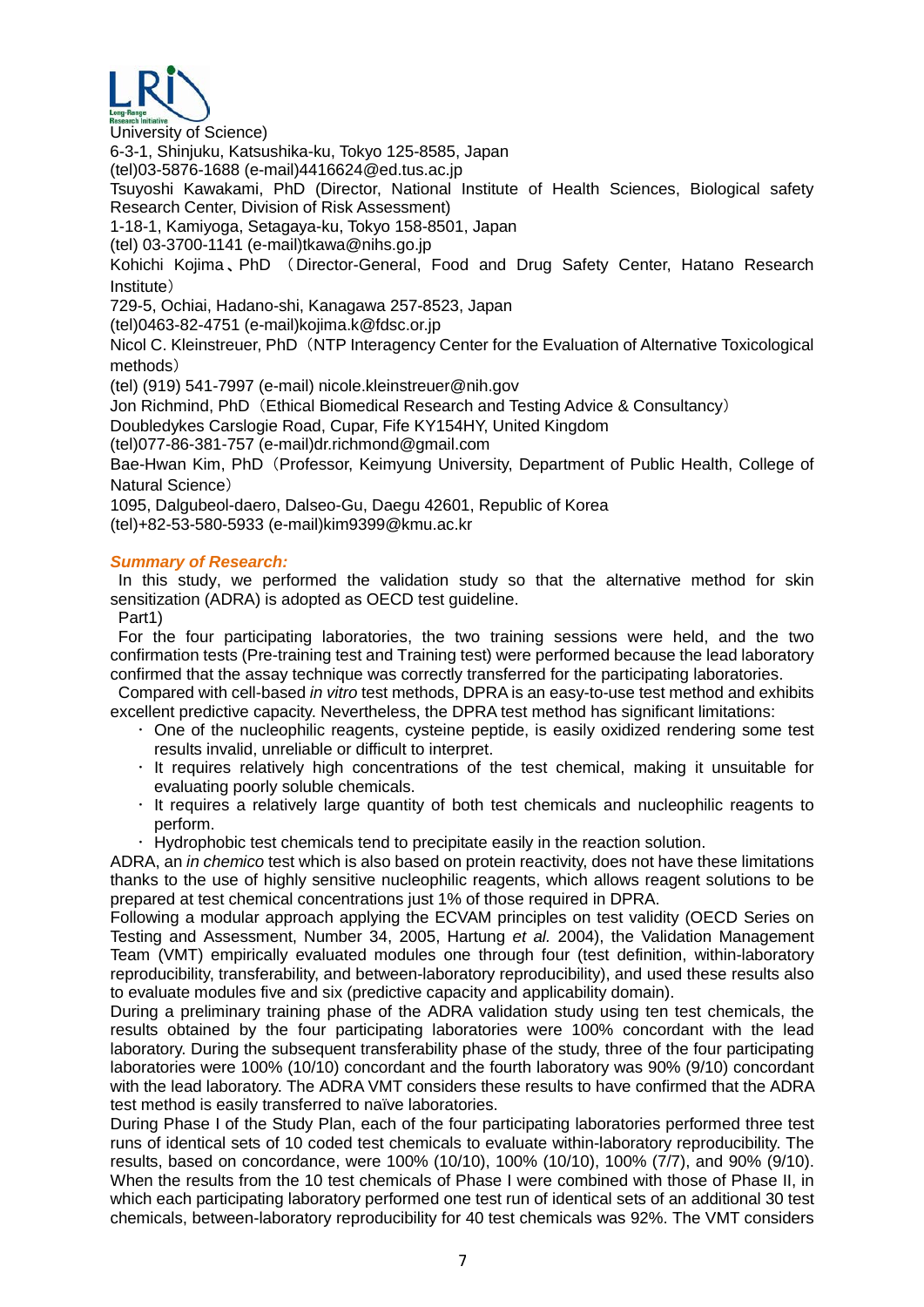

this to satisfy standards for both within- and between-laboratory reproducibility for this class of test method.

Moreover, a review of predictive capacity relative to LLNA based on the results of Phases I and II yielded a sensitivity of 81%, specificity of 98%, and accuracy of 86%. The VMT therefore considers ADRA to be an *in chemico* method with sufficient specificity, sensitivity, and predictive capacity for regulatory acceptance.

#### Part 2)

During a recent validation study conducted at multiple laboratories as part of the process to include ADRA in an existing OECD test guideline, one of the nucleophilic reagents used in ADRA—*N*-(2-(1-naphthyl)acetyl)-*L*-cysteine (NAC)—was found to be susceptible to oxidation in much the same manner that the cysteine peptide used in DPRA was. Due to this, we undertook a study to clarify the cause of the promotion of NAC oxidation.

In general, cysteine and other chemicals that have thiol groups are known to be oxidized in the presence of minute quantities of metal ions. When Fe and Cu ions were added to the ADRA reaction solution, the Cu ions facilitated NAC oxidation significantly. When 0.25 µM of EDTA was added in the presence of Cu ions, NAC oxidation was suppressed. Based on this, we predicted that the addition of EDTA to the NAC stock solution would suppress NAC oxidation. Next, we tested 82 chemicals used in developing ADRA to determine whether or not EDTA affects ADRA's ability to predict sensitization. The results showed that the addition of EDTA has virtually no effect on the reactivity of NAC with a test chemical and yielded an accuracy of 87% for predictions of skin sensitization, which was roughly the same as ADRA.

**Timeline:** March 1, 2017- (it continues from March 1, 2016) *Topics:* none *Publications:* 

- 1. Presented at the 44<sup>th</sup> The Japanese Society of Toxicology (2017.7, Yokohama) 「Multicenter Validation Study of Novel *in chemico* Skin Sensitization Assay (ADRA): 1<sup>st</sup> Report」 Atsushi Ono, Shin-ichi Watanabe, Tsunetsugu Sugawara, Koji Wakabayashi, Yu Tahara, Nobuyuki Horie, Keiichi Fujimoto, Kei Kusakari, Yoshihiko Kurokawa, Takashi Sozu, Takuto Nakayama, Takeru Kusao, Tsuyoshi Kawakami, Kohichi Kojima, Hajime Kojima, Jon Richmond, Nicole Kleinstreuer, Bae-Hwa Kim, Yusuke Yamamoto, Masaharu Fujita, and Toshihiko Kasahara
- 2. Presented at the 10<sup>th</sup> World Congress on Alternatives and Animals in the Life Sciences (WC10) (2017.8) (Seattle, WA, USA)「Phase-1 of the validation study of Amino acid Derivative Reactivity Assay (ADRA) : a novel *in chemico* alternative test method of skin sensitization.」 Atsushi Ono, Shin-ichi Watanabe, Tsunetsugu Sugawara, Koji Wakabayashi, Yu Tahara, Nobuyuki Horie, Keiichi Fujimoto, Kei Kusakari, Yoshihiko Kurokawa, Takashi Sozu, Takuto Nakayama, Takeru Kusao, Tsuyoshi Kawakami, Kohichi Kojima, Hajime Kojima, Jon Richmond, Nicole Kleinstreuer, Bae-Hwa Kim, Yusuke Yamamoto, Masaharu Fujita, and Toshihiko Kasahara
- 3. Presented at the 30<sup>th</sup> Annual Meeting of the Japanese Society for Alternatives to Animal Experiments」 (2017.11, Tokyo) 「Multi-laboratory validation study of ADRA as novel in chemico alternative test method for skin sensitization: 2nd report」Atsushi Ono, Shin-ichi Watanabe, Tsunetsugu Sugawara, Koji Wakabayashi, Yu Tahara, Nobuyuki Horie, Keiichi Fujimoto, Kei Kusakari, Yoshihiko Kurokawa, Takashi Sozu, Takuto Nakayama, Takeru Kusao, Tsuyoshi Kawakami, Kohichi Kojima, Hajime Kojima, Jon Richmond, Nicole Kleinstreuer, Bae-Hwa Kim, Yusuke Yamamoto, Masaharu Fujita, and Toshihiko Kasahara
- 4. The Cause of and Countermeasures for Oxidation of the Cysteine-Derived Reagent Used in the Amino acid Derivative Reactivity Assay. (in submission to Journal of Applied Toxicology) Masaharu Fujita, Yusuke Yamamoto, Shinichi Watanabe, Tsunetsugu Sugawara, Koji Wakabayashi, Yu Tahara, Nobuyuki Horie, Keiichi Fujimoto, Kei Kusakari, Yoshihiko Kurokawa, Tsuyoshi Kawakami, Kohichi Kojima, Hajime Kojima, Atsushi Ono, Yasuhiro Katsuoka, Hideto Tanabe, Hiroshi Yokoyama, and Toshihiko Kasahara.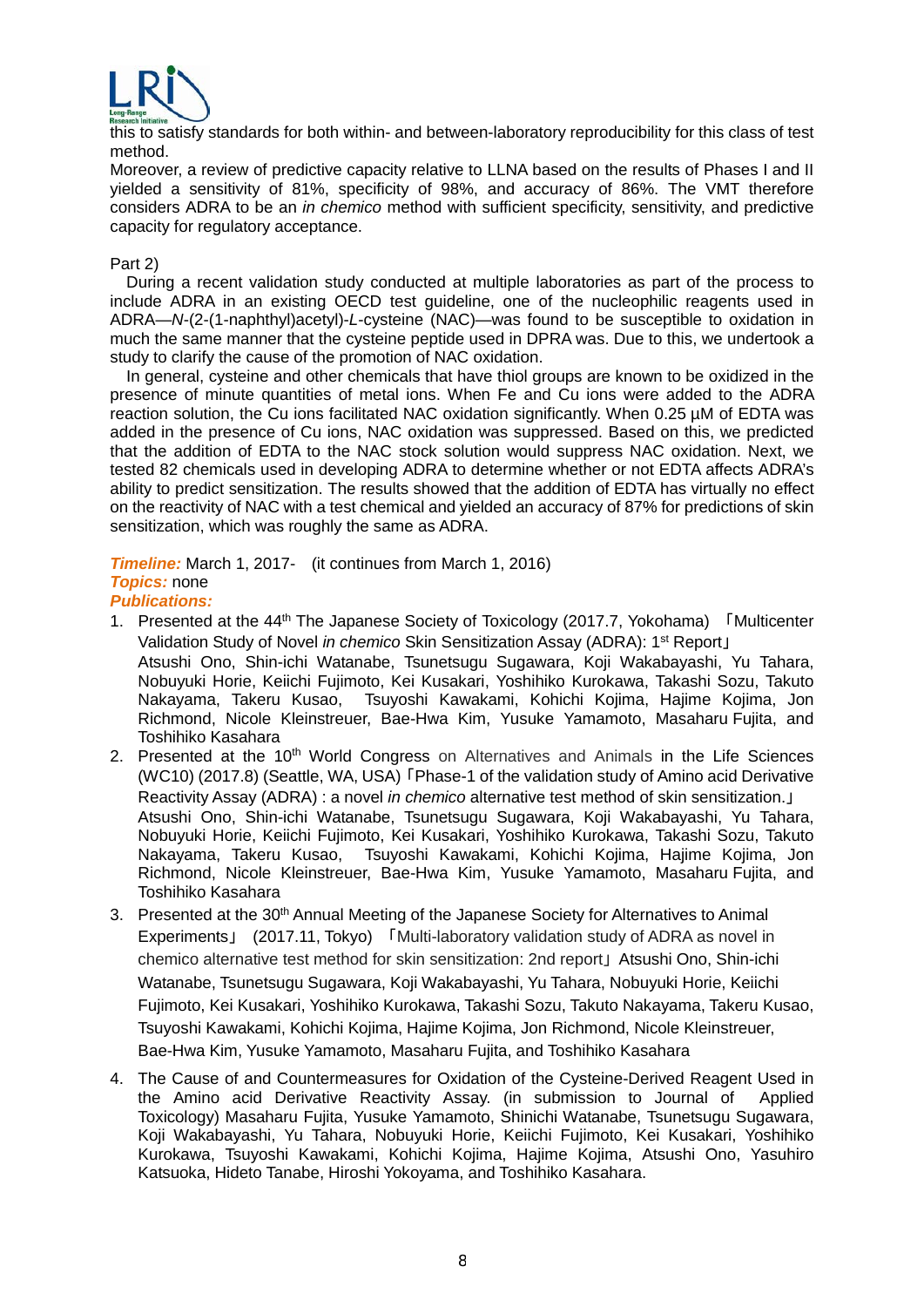

 Research on the effects of chemical substances on children, elderly people, and those with gene disorders

#### *Title of Research:*

15\_S03-01-3

## **Establishment of in vitro evaluation system for the prediction of respiratory sensitizing potential of chemicals**

#### *Principal Investigator:*

Takayuki Yoshimoto, PhD (Professor, Tokyo Medical University, Institute of Medical Science) 6-1-1 Shinjuku, Shinjuku-ku, Tokyo 160-8402, Japan (tel)+81-3-3351-6141 Ext. 431, (e-mail) yoshimot@tokyo-med.ac.jp

#### *Collaborators:*

Izuru Mizoguchi, PhD (Research Associate, Tokyo Medical University, Institute of Medical Science) 6-1-1 Shinjuku, Shinjuku-ku, Tokyo 160-8402, Japan (tel) +81-3-3351-6141 Ext. 448, (e-mail) imizo@tokyo-med.ac.jp

#### *Summary of Research:*

Recently, several in vitro assays to predict the respiratory sensitizing potential of chemicals have been developed, because the use of animal models in safety testing of chemicals is significantly limited. However, these alternative methods cannot distinguish chemical respiratory sensitizers and skin sensitizers, although the risk management systems for them are quite different. Therefore, in the present study, we aim at developing a novel in vitro assay, which can discriminate chemical respiratory sensitizers from skin sensitizers by taking advantage of the fundamental differences between their modes of function; development of helper T (Th) 2 immune responses, which is critically important for respiratory sensitization.

In this year, we have established an immunocompetent 3D co-culture system of human upper airway, which consists of human airway epithelial cells, immature dendritic cells (DCs) derived from human peripheral blood CD14+ monocytes, and human fibroblast cells cultured in individual scaffolds. Then, these scaffolds were assembled into a 3D multi-cell tissue model, which more closely mimics the in vivo situation. Then, three typical chemicals for respiratory and skin sensitizers were added on the 3D co-culture system. The present results indicate that this 3D co-culture system can predict the respiratory sensitizing potential of chemicals by means of enhanced expression of key costimulatory molecule OX40L, which is important for Th2 differentiation, as markers in DCs (1). Moreover, to improve the versatility, we have next utilized iPS cell-derived DCs based on published protocols, although this efficacy is not good. Therefore, we are currently trying to establish a novel method to generate infinitely growing myeloid progenitors by stimulation with various cytokines and incorporation of genes related to cell cycle and survival. In addition, we are also trying to develop a novel 3DC/T system, which consists of sensitized DCs and allogenic naive CD4+ T cells. In this 3DC/T system, IL-4 up-regulation could be the best marker for the prediction of respiratory sensitizing potential of chemicals.

#### *Timeline:*

March 1, 2017-Feberary 28, 2018

#### *Topics:*

The 5th Annual Meeting of The Japan Chemical Industry Association LRI, poster presentation "Establishment of a novel in vitro evaluation system for the prediction of respiratory sensitizing potential of chemicals" (The Tokyo Shoken Building, August 25, 2017)

- 1. Mizoguchi I, Ohashi M, Chiba Y, Hasegawa H, Xu M, Owaki T, Yoshimoto T. Prediction of chemical respiratory and contact sensitizers by OX40L expression in dendritic cellsusing a novel 3D coculture system. *Front Immunol*. 8**,** 929, 2017 (IF=6.429).
- 2. Ohashi M, Mizoguchi I, Chiba Y, Hasegawa H, Xu M, Yoshimoto T. Prediction of chemical respiratory and contact sensitizers by OX40L expression in dendritic cells using a novel 3D co-culture system. The 46<sup>th</sup> Annual Meeting of The Japanese Society for Immunology, oral poster presentation in English (Sendai, December 12-14, 2017)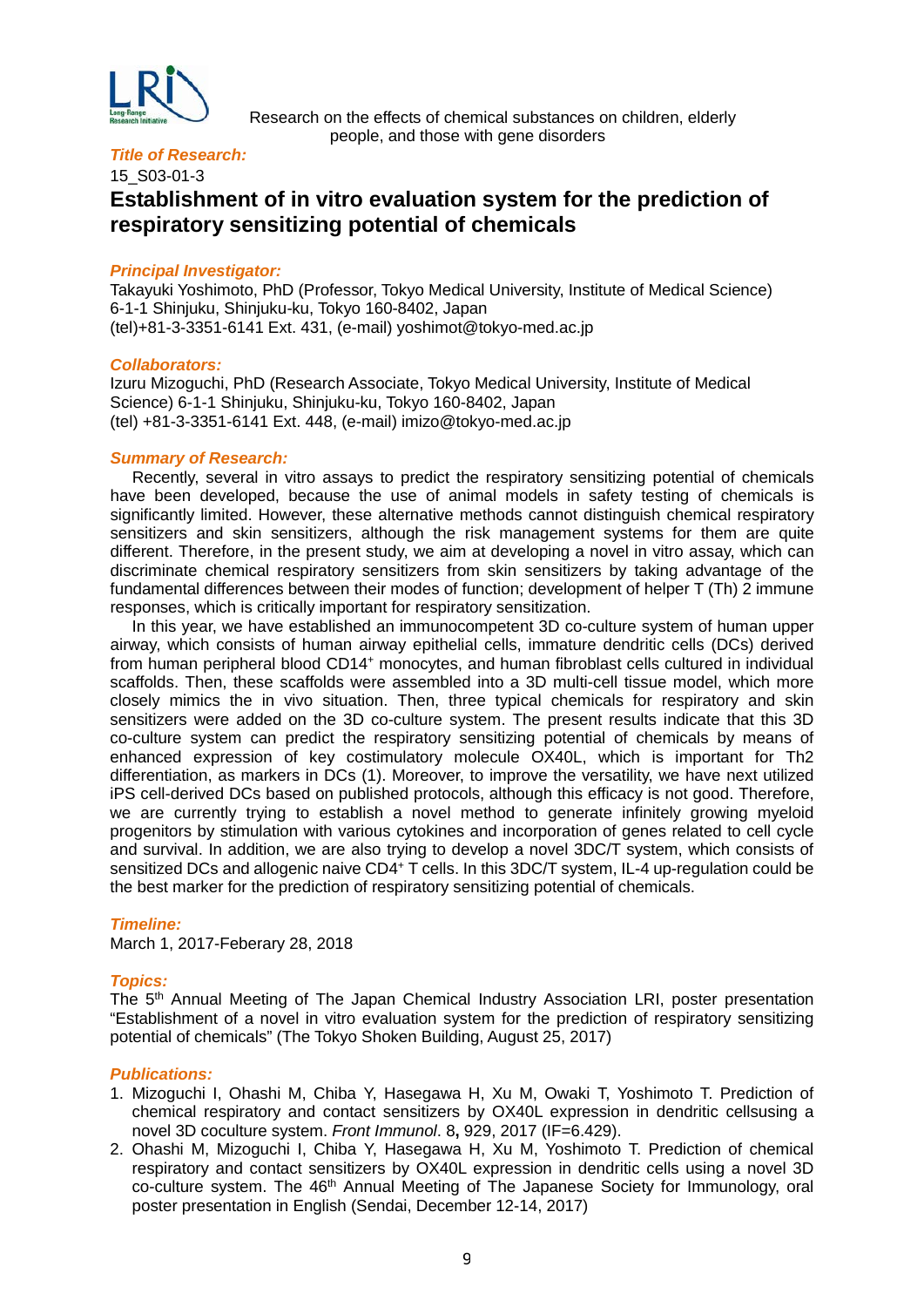

#### *Title of Research:*

## 17\_S05-01 **Development of Novel Analytical System of Biological Responses to Chemicals by Deep Phenotyping Method**

#### *Principal Investigator:*

Hiroyuki Kusuhara (Professor, University of Tokyo, Graduate School of Pharmaceutical Sciences, Department of Molecular Pharmacokinetics) 7-3-1 Hongo, Bunkyo, Tokyo, 113-0033, Japan (Tel) +81-3-5841-4770, (E-mail) kusuhara@mol.f.u-tokyo.ac.jp

#### *Collaborators:*

Tadahaya Mizuno (Assistant Professor, University of Tokyo, Graduate School of Pharmaceutical Sciences, Department of Molecular Pharmacokinetics) 7-3-1 Hongo, Bunkyo, Tokyo, 113-0033, Japan (Tel) +81-3-5841-4771, (E-mail) tadahaya@mol.f.u-tokyo.ac.jp

Setsuo Kinoshita (Contract Research Student, University of Tokyo, Graduate School of Pharmaceutical Sciences, Department of Molecular Pharmacokinetics) 7-3-1 Hongo, Bunkyo, Tokyo, 113-0033, Japan

#### *Summary of Research:*

 Today, organisms are always exposed to chemicals in every situation to some extent. Wide variety of chemicals exist around us and the chemicals affect organisms not one by one but simultaneously like a complex. The fact prompts us to care "multiple exposure". To achieve the appropriate and correct prediction of multiple exposure of chemicals, it is necessary to comprehend the effects of chemicals even if those are hidden and difficult to be detected. In this study, we tackle with the theme by omic approaches with innovative techniques in both data acquisition and data analysis method.

This study consists of two pillars: (1) a novel acquisition method of proteome profile data by 2-dimensional electrophoresis (2DE) and (2) a new analysis method of profile data. In the  $5<sup>th</sup>$  term, we carried out fine-tuning of these two. As for the novel data analysis method, aiming the establishment and the operation, performance tests were conducted by employing data obtained from public database (GEO dataset, CMap, etc). The data were mainly transcriptome data and were subjected to the novel method, "Orthogonal Liner Separation Analysis", OLSA, followed by literary survey, gene ontology analysis, gathering information from compounds database (PubChem, Drugbank, etc.) and so on. The results indicate the following: (a) OLSA enables the separation and the extraction of cellular responses as vectors, (b) a vector generated by OLSA may be possible to be added or subtracted the others, and (c) the prediction by OLSA was confirmed experimentally to some extent. Of note, (b) is quite curious since it supports our hypothesis that cellular responses (, at least a part of them,) can be linearly separated and described with the separated vectors, which is essential in the prediction and evaluation of multiple exposure. Although, as for 2DE, a problem existing in fluorescent dye due to contaminants delayed the progress, the problem was already solved. Therefore, we believe our progress in the establishment of the prediction and the evaluation method of multiple exposure.

#### *Timeline:*

1/4/2017-

#### *Topics:*

2017 LRI annual meeting, "Development of Novel Analytical System of Biological Responses to Chemicals by Deep Phenotyping Method"

#### *Publications:* Nothing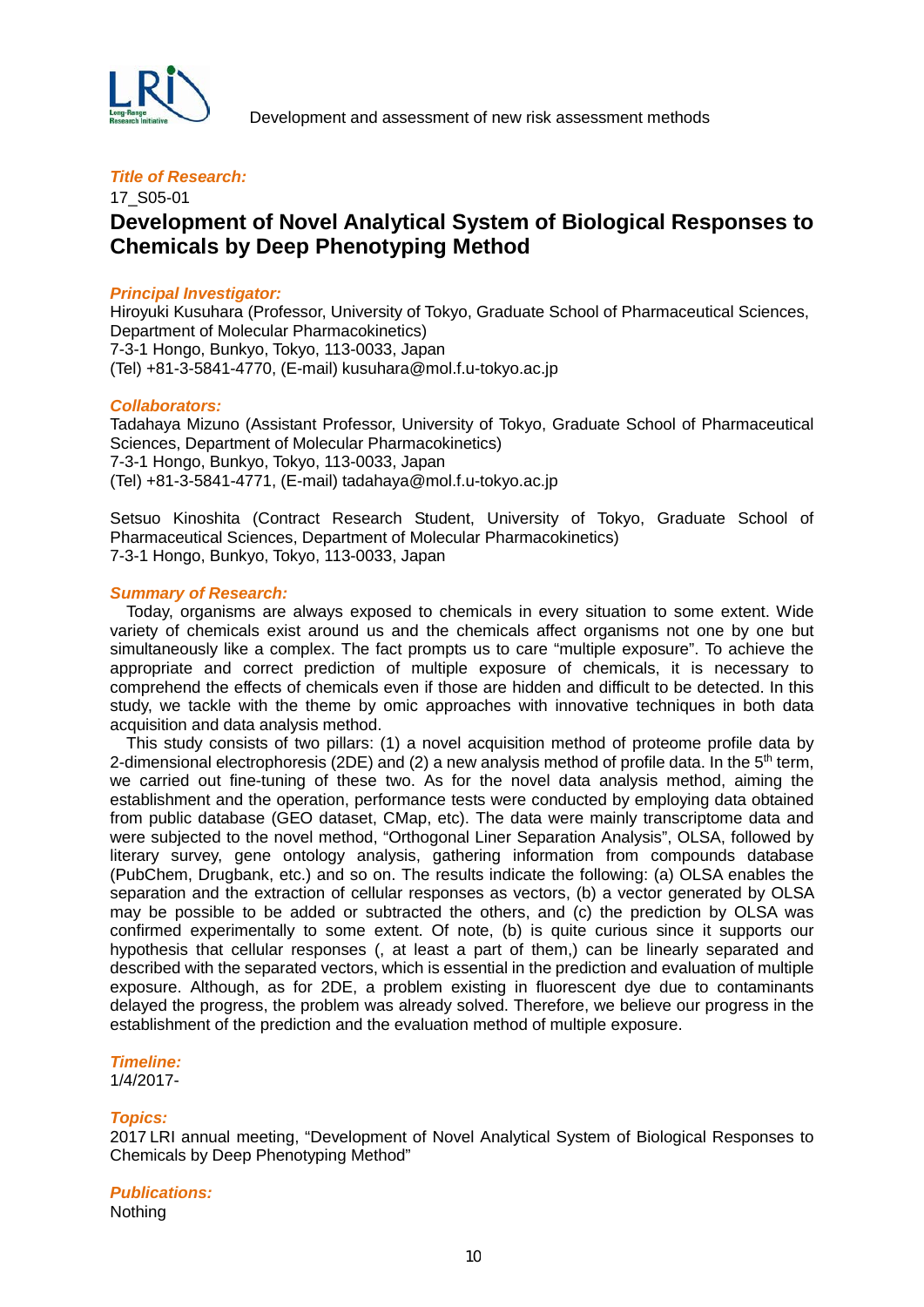

13\_PT01-01

## **Development of in vivo fluorescent imaging of neuronal differentiation in zebrafish for developmental neurotoxicity testing**

#### *Principal Investigator:*

Yuhei Nishimura (Department of Integrative Pharmacology, Mie University Graduate School of Medicine)

#### *Collaborators:*

Toshio Tanaka (Department of Systems Pharmacology, Mie University Graduate School of Medicine)

#### *Summary of Research:*

 The developing brain is extremely sensitive to many chemicals. Exposure to neurotoxicants during development has been implicated in various neuropsychiatric and neurological disorders, including autism spectrum disorder, attention deficit hyperactive disorder, schizophrenia, Parkinson's disease, and Alzheimer's disease. Although rodents have been widely used for developmental neurotoxicity testing, experiments using large numbers of rodents are timeconsuming, expensive, and raise ethical concerns. Using alternative non-mammalian animal models may relieve some of these pressures by allowing testing of large numbers of subjects while reducing expenses and minimizing the use of mammalian subjects. Recently, zebrafish has emerged as an alternative non-mammalian animal model that allows testing of large numbers of subjects while reducing expenses and minimizing the use of mammalian subjects.

In this study, we have developed a transgenic zebrafish line whose neurons, astrocytes, and oligodendrocytes can be visualized using fluorescence stereomicroscope. Using the zebrafish, we evaluated the developmental neurotoxicity of 10 positive and 3 negative control chemicals. The neuronal differentiation of the transgenic zebrafish was significantly affected by 9 out of the 10 positive control chemicals. The 3 negative control chemicals did not show any significant effects on the neuronal differentiation. Hierarchical clustering of the 13 chemicals based on the fluorescent signals revealed the similarity among valproic acid, trichostatin A, and carbamazepine and the similarity between nicotine and chlorpyrifos. Valproic acid, trichostatin A, and carbamazepine are histone deacetylase inhibitors. Nicotine and chlorpyrifos can disrupt acetylcholine signaling. These results suggest that *in vivo* fluorescent imaging of neuronal differentiation in the transgenic zebrafish developed in this study can be a useful tool not only to detect the developmental neurotoxicity of various chemicals but also to reveal the adverse outcome pathways.

#### *Timeline:*

Nov 2013 ~ Feb 2018

#### *Topics:*

Presented at TEST SMART DNT4 (2014) and ICCA-LRI and NIHS workshop(2016)

- 1) Nishimura Y, Murakami S, Ashikawa Y, Sasagawa S, Umemoto N, Shimada Y, Tanaka T: **Zebrafish as a systems toxicology model for developmental neurotoxicity testing**. *Congenital anomalies* 2015; **55**(1):1-16.
- 2) Nishimura Y, Okabe S, Sasagawa S, Murakami S, Ashikawa Y, Yuge M, Kawaguchi K, Kawase R, Tanaka T: **Pharmacological profiling of zebrafish behavior using chemical and genetic classification of sleep-wake modifiers**. *Frontiers in pharmacology* 2015; **6**:257.
- 3) Nishimura Y, Inoue A, Sasagawa S, Koiwa J, Kawaguchi K, Kawase R, Maruyama T, Kim S, Tanaka T: **Using zebrafish in systems toxicology for developmental toxicity testing**. *Congenital anomalies* 2016; **56**(1):18-27.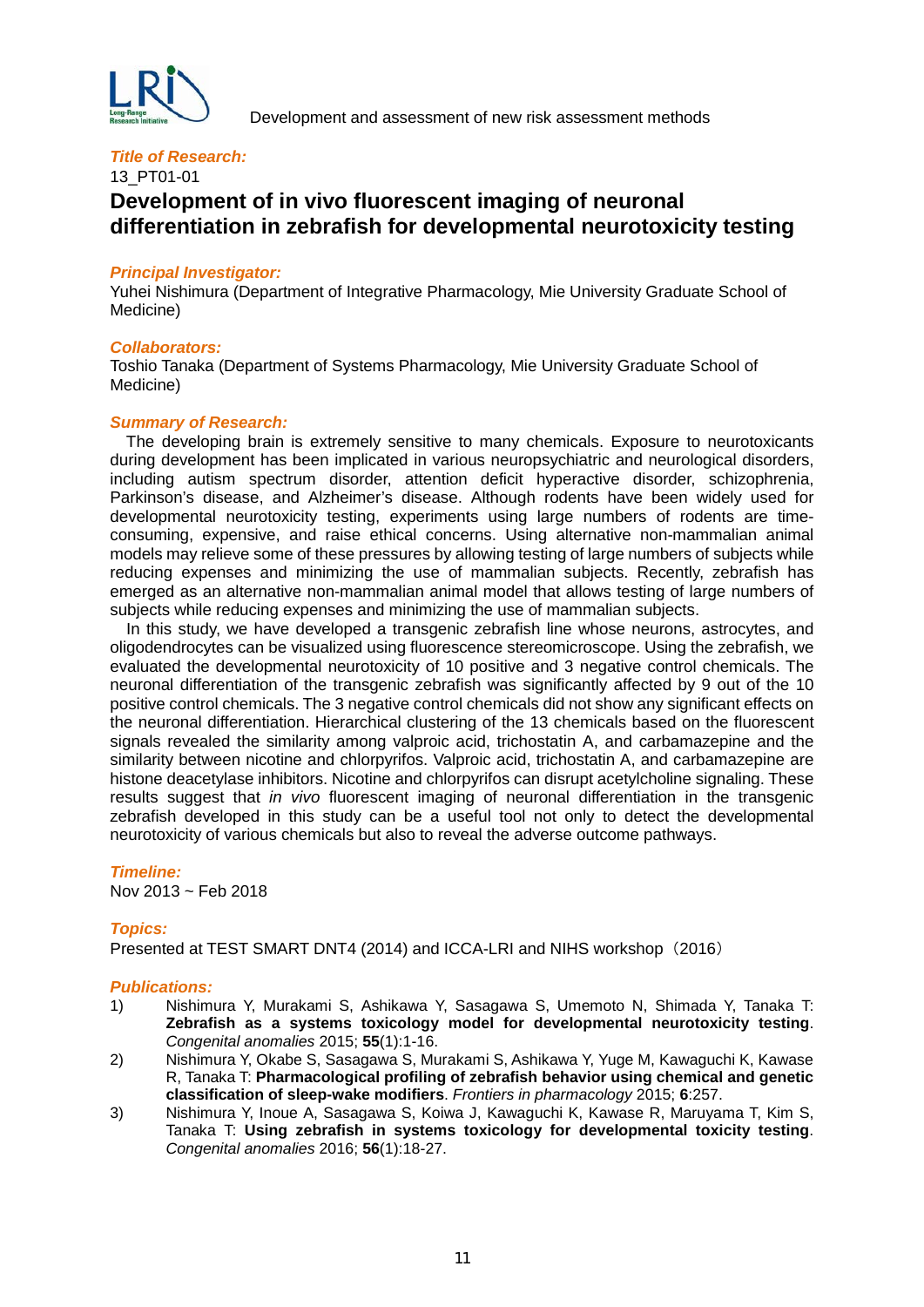

#### 15\_PT01-01

## **Development of new** *in vivo* **screening method to validate the low-dose effects induced by estrogenic chemicals using estrogen reporter mice**

#### *Principal Investigator:*

Tsuyoshi Nakanishi (Laboratory of Hygienic Chemistry and Molecular Toxicology, Gifu Pharmaceutical University)

#### *Collaborators:*

Hisamitsu Nagase (Laboratory of Hygienic Chemistry and Molecular Toxicology, Gifu Pharmaceutical University)

#### *Summary of Research:*

**Background:** The uterotrophic bioassay has been proposed as a short-term *in vivo* screening test to detect the estrogenic properties of potentially endocrine disrupting chemicals by the Organisation for Economic Co-operation and Development (OECD). Although the test is already standardized as a OECD test guideline (Test No.440), there is a possibility that the test might overlook a certain estrogenic properties which has no effect to the uterus. On the other hand, we recently generated a new transgenic mouse carrying "E-Rep" reporter gene which consisted of the luciferase (Luc) under the control of estrogen-responsive elements coupled to a minimal promoter. E-Rep mouse is a potential powerful tool for assessing the kinetics of gene activation by estrogenic properties *in vivo*. In the 4<sup>th</sup> term, we have established a provisional protocol for the novel *in vivo* screening test, which employs bioluminescence imaging in the whole body as the end point for estrogenic action of test chemicals.

**Objective:** In the current term, we verified the validity of the provisional protocol by confirming whether the estrogen-induced bioluminescence imaging in the whole body reflects the estrogenic action in each organ. In addition, using the bone tissue-specific selective estrogen receptor modulators (SERM), which have little effect on the uterus, we confirmed whether our novel *in vivo* screening test have an advantage over the uterotrophic bioassay.

**Methods:** The experimental protocols of the new assay using E-Rep mice are based on the uterotrophic bioassay with some modifications. Briefly, E-Rep female mice (8 weeks of age) were ovariectomized and then fed phytoestrogen-free purified diet during the experimental period. After 7 days of ovariectomy, the mice were orally gaveged with  $17\alpha$ -ethinylestradiol (EE) or SERMs for 7 consecutive days. The Luc activity was monitored in living animals with IVIS imaging at Day 1, 2, 4 and 7. After last detection of *in vivo* bioluminescence imaging, mice were dissected and measured uterine weight in accordance with the uterotrophic bioassay. For measurement of daily Luc activity induced by EE in each organ, EE-gaveged mice were dissected and removed each organ at Day 1, 2, 4 and 7.

**Results:** According to measurement of daily Luc activity in each organ, it was confirmed that the EE-induced bioluminescence imaging in the whole body reflects its estrogenic action in each organ. Furthermore In the experiment using the bone tissue-specific SERMs, our novel *in vivo* screening test could determine the SERMs as positive estrogens, whereas the uterotrophic bioassay could not determine a SERM even at a dose which show sufficient estrogen activity in the bone tissue.

**Conclusion:** Our novel *in vivo* screening test using E-Rep mice with *in vivo* bioluminescence imaging is an excellent method that can detect SERMs that cannot be detected by the uterotrophic bioassay.

*Timeline:* April, 2017 – March, 2018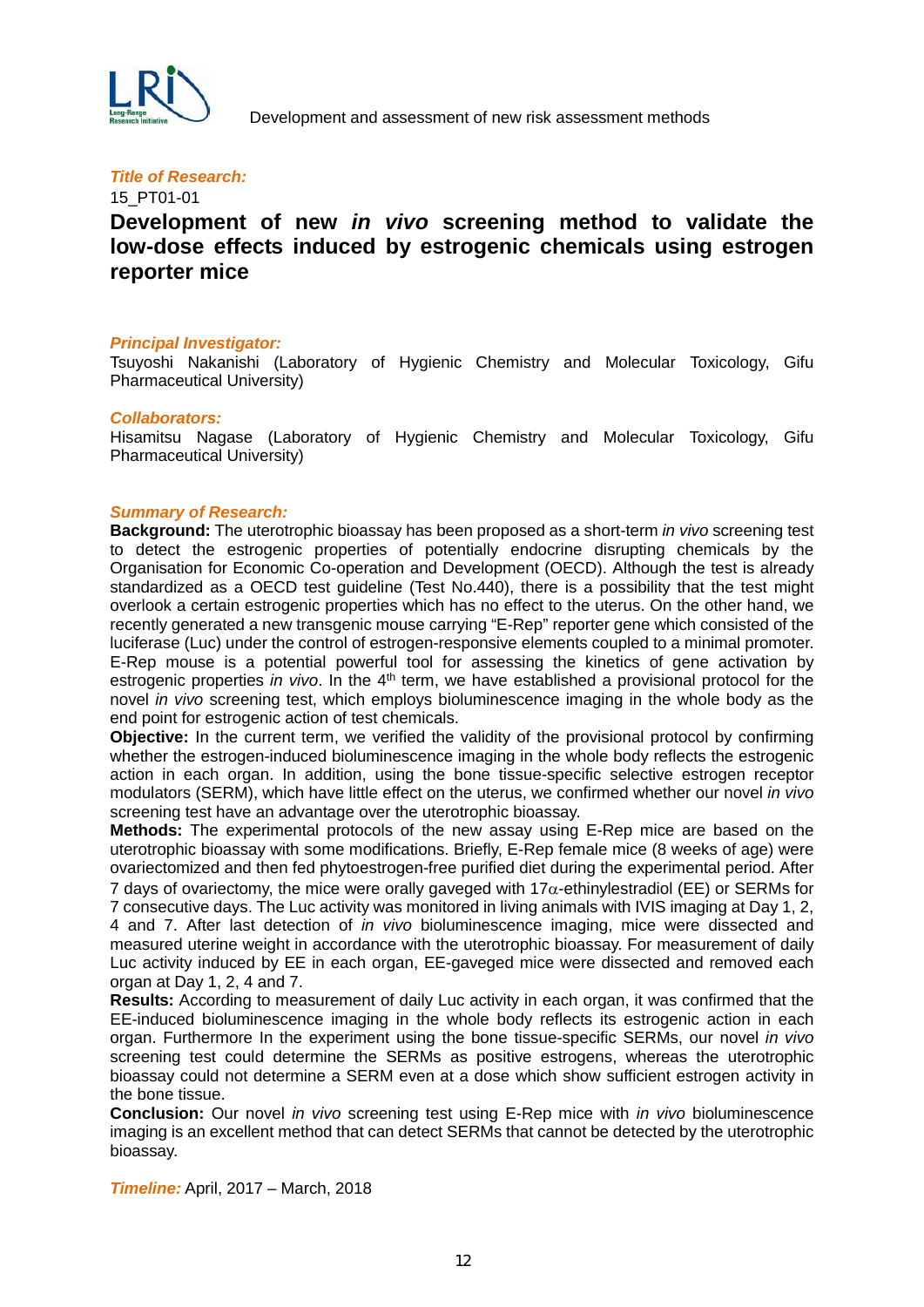

*Topics:* 

1) Dr. Tsuyoshi Nakanishi was awarded the  $4<sup>th</sup>$  JCIA-LRI award for the research theme "Comprehensive research on reproductive toxicity of nuclear receptor-activated hazards and establishment of its evaluation system".

#### *Publications:*

1) Nishioka Y, Tamai K, Onda M, Hiromori Y, Kimura T, Hu J, Nagase H, Nakanishi T, Potential interference of oil vehicles on genital tubercle development during the fetal period in ICR mice, *Biol. Pharm. Bull.*, 41:266-271 (2018)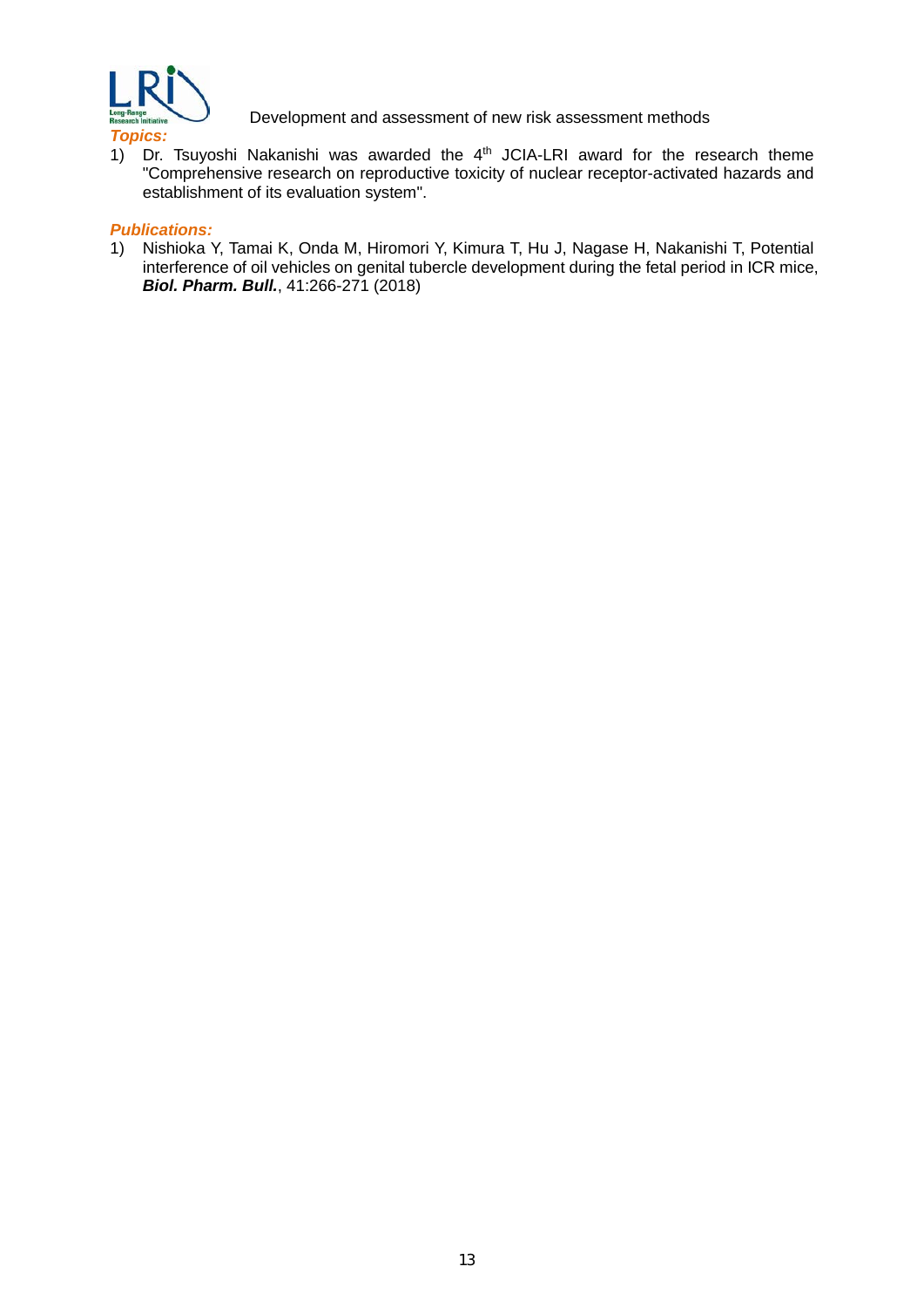

#### *Title of Research:*

## 16\_PT01-01 **Establishment of a comprehends test for identifying mutagenic chemical compounds and molecular mechanisms underlying mutagenesis**

#### *Principal Investigator:*

Shunichi Takeda, MD, PhD (Professor, Kyoto University, Graduate School of Medicine, Department of Radiation Genetics) Yoshida-Konoecho, Sakyo-ku, Kyoto 606-8501, Japan (tel)+81-(0)75-753-4410, (email) stakeda@rg.med.kyoto-u.ac.jp

#### *Collaborators:*

Masamitsu Honma (National Institute of Health Sciences, Division of Genetics and Mutagenesis) 3-25-26, Tonomachi, Kawasaki-ku, Kasasaki, Kanagawa 210-9501, Japan (tel)+81-(0)44-270-6600, (email) honma@nihs.go.jp

Manabu Yasui (National Institute of Health Sciences, Division of Genetics and Mutagenesis) 3-25-26, Tonomachi, Kawasaki-ku, Kasasaki, Kanagawa 210-9501, Japan (tel)+81-(0)44-270-6600, (email) m-yasui@nihs.go.jp

#### *Summary of Research:*

#### **(1) Creation of TK6 cells deficient in individual DNA repair proteins**

The OECD countries have employed the human TK6 B lymphoid cells as a standard cell line for evaluating the genotoxicity of industrial chemical compounds. However, quick accurate repair of DNA damage induced by chemicals in DNA-repair proficient TK6 cells significantly limits the sensitive identification of mutagenic chemicals. To overcome this problem, we have disrupted genes encoding various DNA repair factors and shown the list of 119 DNA-repair mutants generated from TK6 cells in the web site [\(http://www.nihs.go.jp/dgm/tk6.html\)](http://www.nihs.go.jp/dgm/tk6.html). The DNA-sensitivity profile of various DNA-repair mutants to given chemicals would allow for assessing the type of DNA lesion induced by them.

#### **(2) Analysis of molecular mechanisms for mutagenesis induced by nucleoside analogs**

Nucleoside analogs have been used for anti-viral and cancer therapies. We created a bioassay for comprehensively analyzing various mechanisms for mutagenesis caused by nucleoside analogs. This analysis will be published in *OncoTarget.*

#### **(3) Establishment of micro nucleus (MN) assay using DNA repair deficient TK6 cells**

We established XRCC1-deficient (*XRCC1<sup>-/-</sup>*) TK6 cells, and conducted the MN assay using typical DNA damaging agents, such as X-rays and mitomycin-C. MN analyses with *XRCC1-/-* cells showed several times higher sensitivity than conventional MN analyses with wild-type TK6 cells.

**(4) Discovery of an alternative excision repair of DNA damage induced by UV**

We created *XPA<sup>-/</sup>/XRCC1<sup>-/-</sup>* TK6 cells, and uncover the functional overlap between nucleotide excision repair (NER) and base excision repair (BER). It has been believed that BER is unable to remove bulky DNA lesions induced by UV and crosslinking agents such as cisplatin. We found that XRCC1-dependent BER contributes to removal of the bulky DNA lesions in NER-deficient *XPA-/-* TK6 cells. Moreover, XRCC1-dependent BER is capable of removing the bulky DNA lesions on the DNA of mitochondria, where no functional NER is present.

#### *Timeline:*

March 1, 2016-

#### *Topics:*

2017 LRI Annual Meeting, "Improvement of MN test sensitivity in the detection of mutagenic chemicals by employing DNA damage repair mutant TK6 cells"

#### *Publications:*

Tsuda, M et al., The dominant role of proofreading exonuclease activity of replicative polymerase ε in cellular tolerance to cytarabine (Ara-C). *Oncotarget.* 8(20):33457-33474, 2017.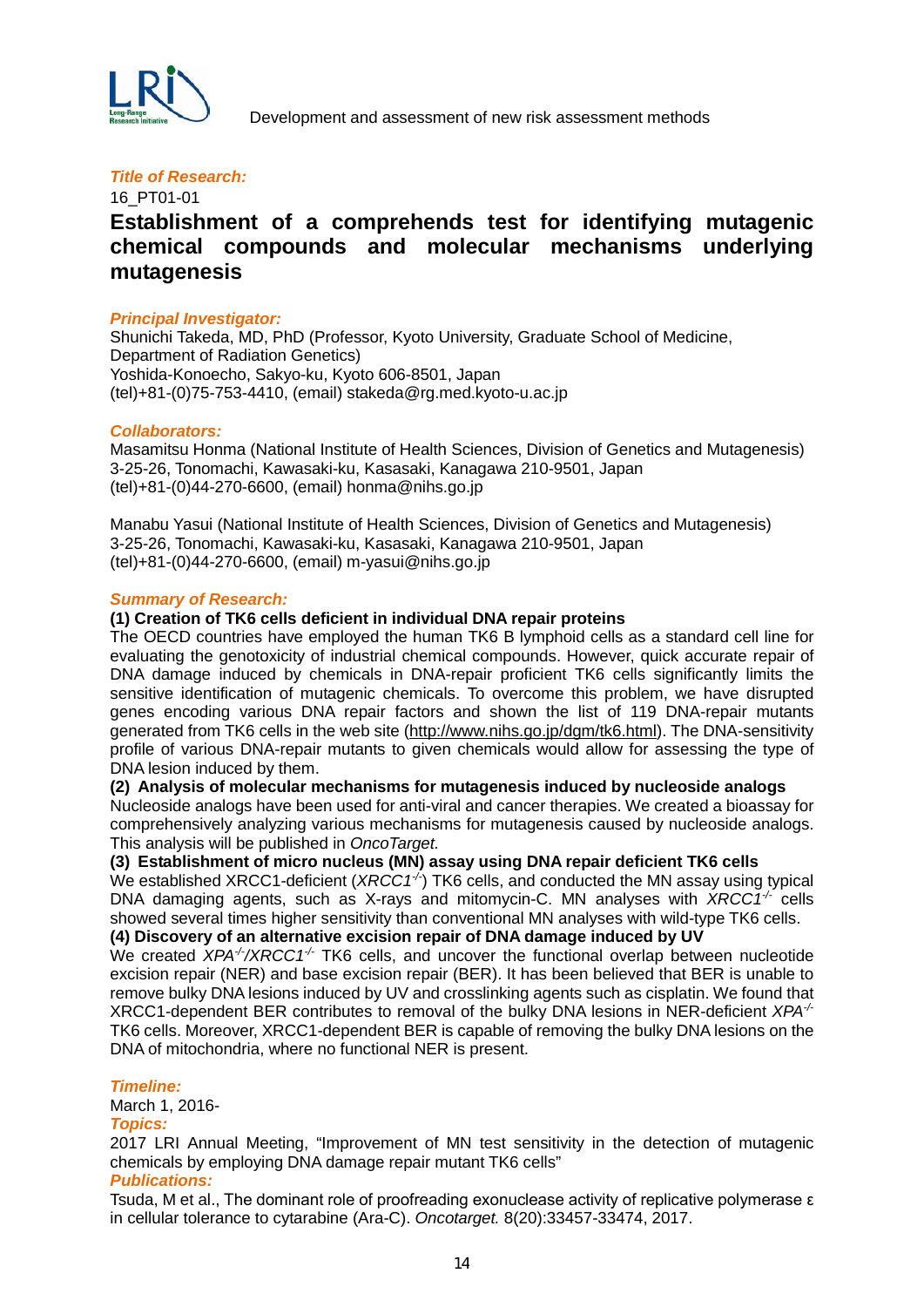

### 16\_PT01-02-2 **Construction of prediction models for toxicities induced by drugs and chemicals based on chemical structures and AOP**

#### *Principal Investigator:*

Yoshihiro Uesawa

#### *Summary of Research:*

Quantitative structure–activity relationship (QSAR) analysis uses structural, quantum chemical, and physicochemical features calculated from molecular geometry as explanatory variables predicting physiological activity. Recently, deep learning based on advanced artificial neural networks has demonstrated excellent performance in the discipline of QSAR research. While it has properties of feature representation learning that directly calculate feature values from molecular structure, the use of this potential function is limited in QSAR modeling. The present study applied this function of feature representation learning to QSAR analysis by incorporating 360° images of molecular conformations into deep learning. Accordingly, we successfully constructed a highly versatile identification model for chemical compounds that induce mitochondrial membrane potential disruption with the external validation area under the receiver operating characteristic curve of ≥0.9.

#### *Timeline:*

March, 2017 – February, 2018

#### *Topics:*

Uesawa, Y., inventor; Meiji Pharmaceutical University, assignee. Prediction systems, prediction methods, prediction programs, learning model input data generation systems, and learning model input data generation programs. Pending Japanese patent application 2017-129823. 2017.

#### *Publications:*

1. Yuki Asako, Yoshihiro Uesawa, "High-Performance Prediction of Agonists on Human Estrogen Receptor Based on Chemical Structures", Molecules, 23;22(4). pii: E675, 2017

2. Adverse effect predictions based on computational toxicology techniques and large-scale databases, 137th annual meeting of the pharmaceutical society of Japan, symposium, Sendai Japan (invited), 2017/3

3. "Application of JADER in palliative pharmacy care", The 11th Annual Meeting of Japanese Society for Pharmaceutical Palliative Care and Sciences, symposium, Sapporo, Japan(invited), 2017/6

4. "Drug toxicity predictions based on databases for adverse effects and chemical structures", The 24th HAB annual meeting, Tokyo, Japan(invited), 2017/6

5. "Analyses of adverse outcome pathways based on artificial intelligence", The 44th Annual Meeting of the Japanese Society of Toxicology, Yokohama, Japan(invited)2017/7

6. "Construction of prediction models for toxicity reactions based on AOP and chemical structures", Japan Chemical Industry Association LRI symposium, Tokyo, Japan(invited) 2017/8

7. "Application of AI technology in liver toxicity prediction via adverse outcome pathways", Informatics In Biology, Medicine and Pharmacology2017, Sapporo, Japan(invited) 2017/9/

8. "The future of toxicity prediction developed by artificial intelligence", 196th R&D Conference, Tokyo, Japan (invited)2017/12

9. Yurie Yoshida, Ryota Higuchi, Jun Teraoka, Yuhei Mashiyama, Hajime Kagaya, Yoshihiro Uesawa, "Comprehensive analysis of drug-induced thrombocytopenia in Japanese Adverse Drug Event Report database with chemical-structural information", 137th annual meeting of the pharmaceutical society of Japan, , Sendai Japan, 2017/3

10. Yuhei Mashiyama, Yurie Yoshida, Ryota Higuchi, Jun Teraoka, Hajime Kagaya, Yoshihiro Uesawa, "Comprehensive analysis of drug-induced erythema exudativum multiforme major in Japanese Adverse Drug Event Report database with chemical-structural information", 137th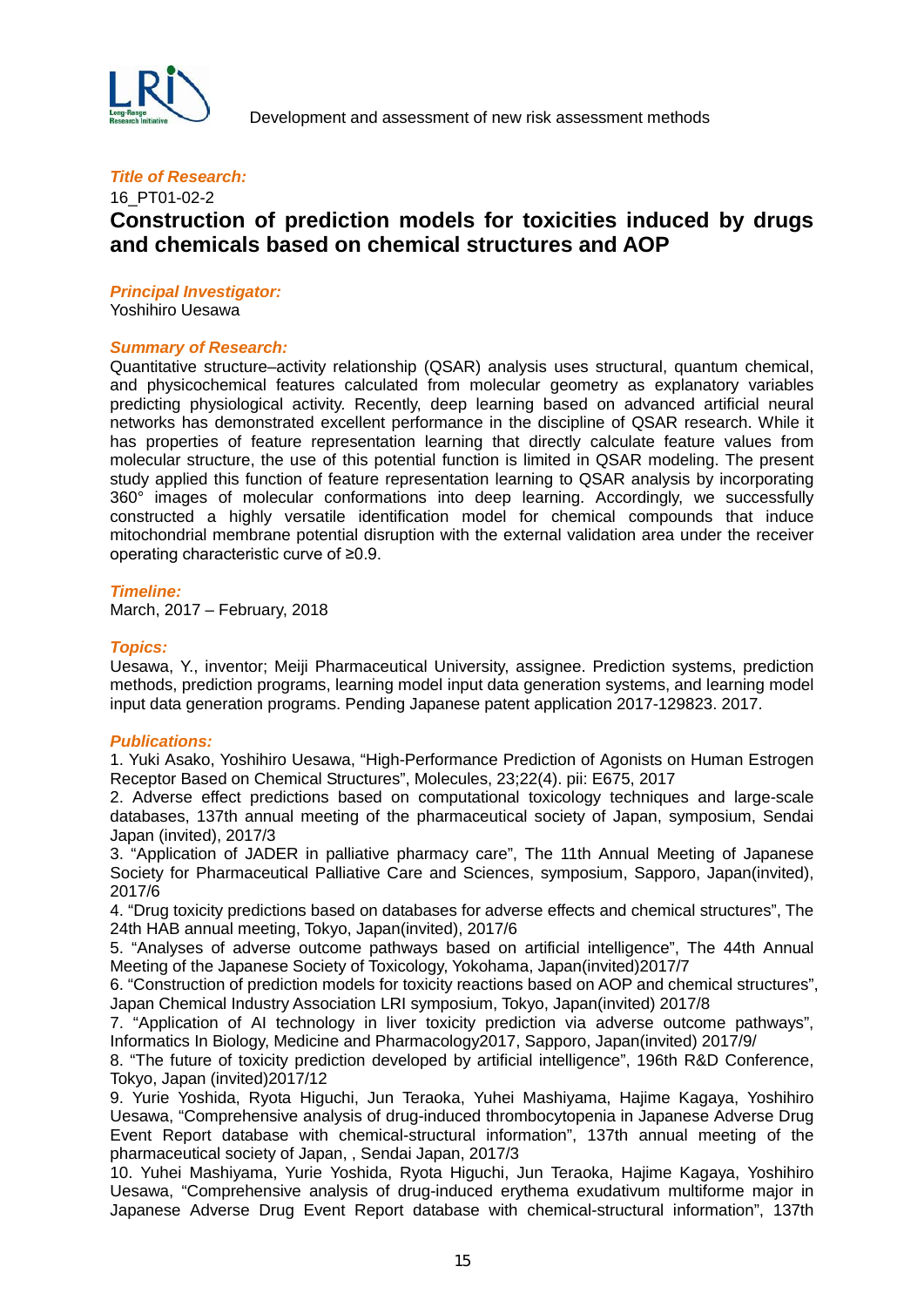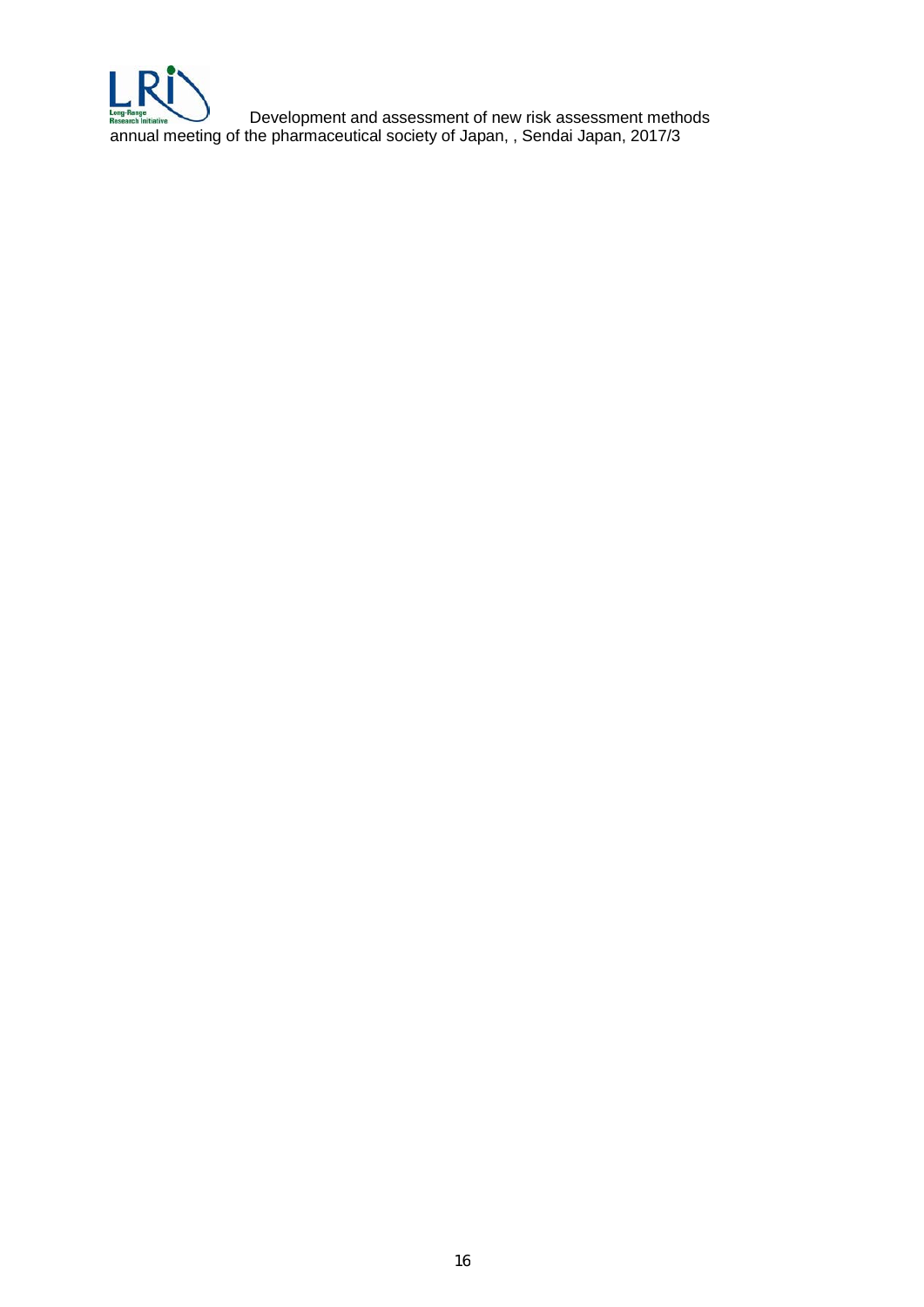

#### *Title of Research:* 17\_PT01-01 **Chip device for in vitro systemic toxicology**

#### *Principal Investigator:*

Junji Fukuda, PhD (Professor, Yokohama National University, Engineering) 79-5 Tokiwadai, Hodogaya, Yokohama, Kanagawa, 240-8501, Japan (tel) +81-045-339-4008, (e-mail) fukuda@ynu.jp

#### *Collaborators:*

Hiroshi Itagaki, PhD (Professor, Yokohama National University, Engineering) 79-5 Tokiwadai, Hodogaya, Yokohama, Kanagawa, 240-8501, Japan

Masatoshi Watanabe, MD, PhD (Professor, Mie University, Medicine) 1577 Kurimamachiya, Tsu, Mie, 514-8507, Japan

#### *Summary of Research:*

The purpose of this study is to fabricate microdevices for *in vitro* drug testing to evaluate systemic toxicity of chemicals, so-called Body on a chip. Unlike previous typical animal testing alternatives, our device may possibly enable to replicate *in vivo* kinetics and interactions between several tissues and organs including the skin, the small intestine, and the lung for drug absorption, liver and myocardial tissues for drug metabolism and exposure.

In the first year of the project, we engineered skin and small intestine tissues as cellular layers and liver tissues as spherical aggregates. Furthermore, a microdevice where these tissues were integrated and connected with micro fluidic channels was fabricated. To circulate culture medium in the microdevice, a seesaw-like bioreactor was designed, with which culture medium were perfused in the microdevice without any external pump and air pressure supply. We demonstrated that multiple tissues were formed and cultured in the microdevice on the bioreactor. Our next step is to demonstrate that our approach can be used to evaluate absorption dynamics of chemical substances passing through the skin and small intestine tissues and metabolic dynamics with the liver tissues.

#### *Timeline:*

May 1, 2017-

#### *Topics:*

Junji Fukuda, "Chip device for in vitro systemic toxicology", JCIA LRI Research Conference, Tokyo, Japan, Aug 2017

#### *Publications:*

Keito Iseki and Junji Fukuda, "Development of drug screening device using seesaw type bioreactor", 30<sup>th</sup> The Japanese Society for Alternative to Animal Experiences, Tokyo, Japan, Nov 2017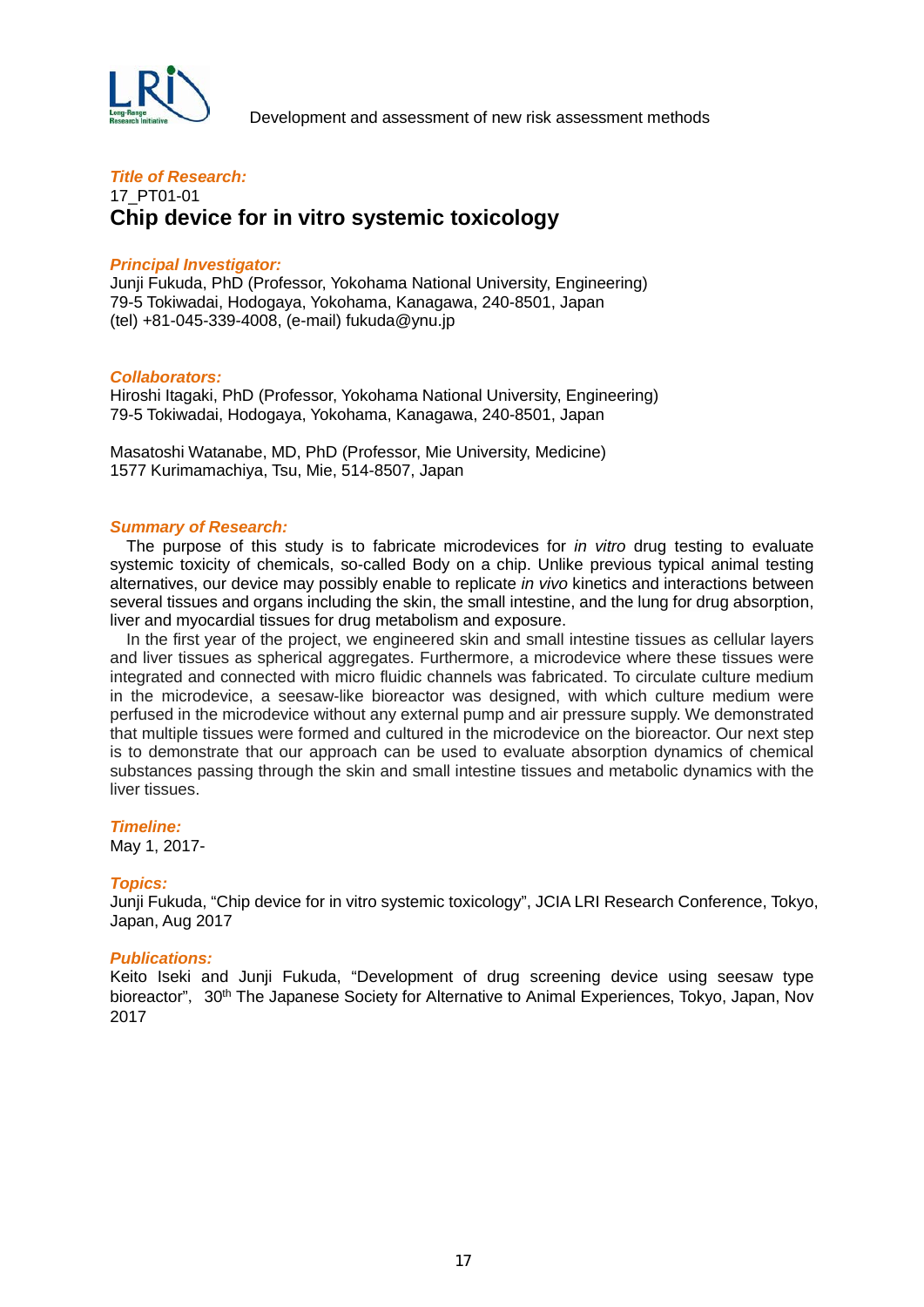

17\_PT01-02

**Development of novel screening system to predict the effects of environmental factors in each organ by using cell-free circulating DNA in serum**

**Subtitle: Advanced system for prediction of hazards from environmental factors in fetus using cell free fetal DAN in mother's blood**

#### *Principal Investigator:*

Wataru Miyazaki, PhD (Associate Professor, Department of Integrative Physiology, Graduate School of Medicine, Gunma University) 3-39-22 Showa-machi, Maebashi, 371-8511, Japan (tel) +81-27-220-7923, (e-mail) miya@gunma-u.ac.jp

#### *Collaborators:*

Noriyuki Koibuchi (Professor, Department of Integrative Physiology, Graduate School of Medicine, Gunma University)

Asahi Haijima (Assistant Professor, Department of Integrative Physiology, Graduate School of Medicine, Gunma University)

Yusuke Takatsuru (Assistant Professor, Department of Integrative Physiology, Graduate School of Medicine, Gunma University)

Takahiko Katoh (Professor, Department of Public health, Graduate School of Medicine, Kumamoto University))

#### *Summary of Research:*

To prevent the several adverse effects induced by environmental factors including chemicals, it is very important to develop a novel screening system for each organ. Moreover, the system should be low invasiveness and simple method to obtain the results immediately. In this study, to develop the system, we have focused on the differences of epigenetic status in each organ-derived genome DNA and utilized cell free circulating DNA(cfDNA) / cell free fetal circulating DNA(cffDNA) to predict and evaluate the effects of environmental factors in whole organs. This advanced system also have possibilities to predict the effects of the factors in fetus using mother's serum. Through this term, first, we performed whole genome bisulfite sequence (WGBS) to explore the organ specific markers in brain, liver, and heart from embryonic day14.5 (E14.5) fetuses. These data were combined with the others of dams and E12.5 fetuses from Gene Expression Omnibus (GEO), and we picked some candidates out for each organ. To investigate whether these candidates are useful for the system or not, we have evaluated these using the dummy of cfDNA derived from fetal tissues. In addition, we have produced organ specific injured-model mice for brain, liver, kidney, and pancreas to examine the specificities of the candidates for these organs.

#### *Timeline:*

March 1, 2017 -

#### *Topics:*

Poster presentation at 2017<sup>th</sup> JCIA LRI Annual Workshop, title: Development of novel screening system to predict the effects of environmental factors in each organ by using cell-free circulating DNA in serum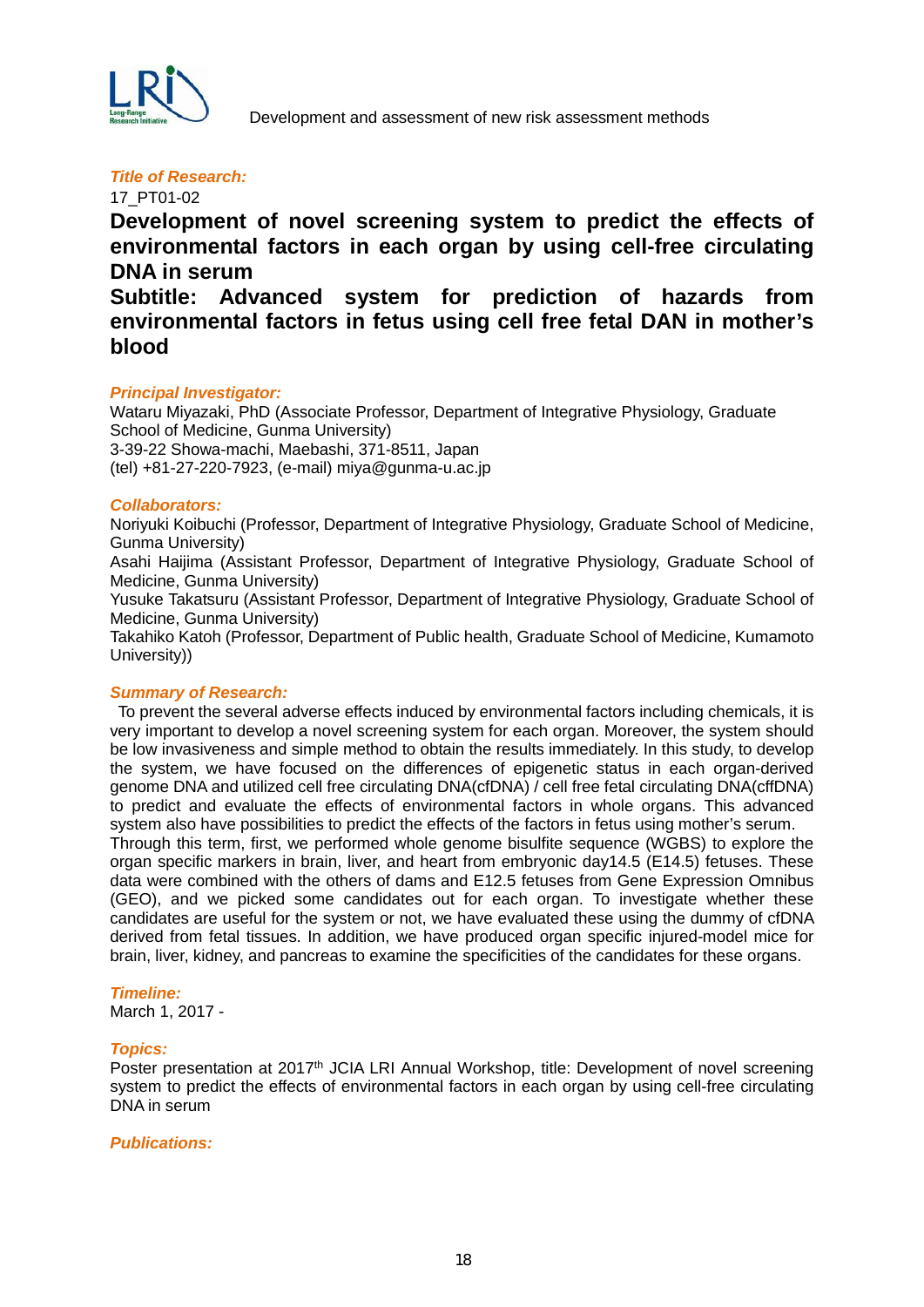

#### **17\_PT02-01**

Establishment of mechanism based assay protocol for hasard and carcinogenic risk of carbon based nanomaterials

#### *Principal Investigator:*

**Hiroyuki Tsuda,** MD, PhD (Professor, Nagoya City University, Nanotoxicology Project Lab) 3-1, Tanabedohri, Mizuho-ku, Nagoya, 467-8603, Japan (tel)+81-52-836-3496, (e-mail) [htsuda@phar.nagoya-cu.ac.jp](mailto:htsuda@phar.nagoya-cu.ac.jp)

#### *Collaborators:*

**Susumu Tomono,** PhD(Assistant Professor, Aichi Medical University School of Medicine, Department of Microbiology and Immunology) 1-1 Yazakokarimata, Nagakute, Aichi, 480-1195 Japan (tel) +81-561-62-3311 (e-mail)tomono@aichi-med-u.ac.jp

#### *Summary of Research:*

For the purpose of evaluating the toxicity and carcinogenicity of nanomaterials, particularly carbon nanotubes, we are establishing a method that is suitable for risk assessment and is far cheaper than whole body inhalation exposure. Whole body inhalation exposure requires specialized equipment and is exceedingly expensive, making it impossible to use except for a very small number of research institutes. Consequently, whole body inhalation testing can not be used to test the large number of inhalable carcinogens being produced. The method we are establishing for toxicity and carcinogenicity testing uses Trans-tracheal Intra-pulmonary Spraying (TIPS). In contrast to whole body inhalation exposure, TIPS can be used by many hundreds of researchers, making it possible to test all of the carcinogens workers and users are being exposed to. To examine the usefulness of the TIPS methods for practical use, we are currently testing MWCNT-7 (a known carcinogen composed of 40 layers of graphene) and Double-Walled Carbon Nanotubes (DWCNT) (2 layers). Method: Based on preliminary results using another DWCNT available from Sigma-Aldrich, 10 week old male F344 rats were treated with the test DWCNT or MWCNT-7 suspended in a vehicle containing 0.5% PF68 (a polyoxyethylene-polyoxypropylene block copolymer) on alternate days for 15 days (8 times in total) at final doses of 0.25 and 0.5mg/rat of the CNTs. Rats were sacrificed at 3 and 8 weeks after the start of administration, and the lung, tracheal lung lavage fluid (BALF), and supernatant and cell pellet of the thoracic lavage fluid (PLF) were analyzed.

Results: An inflammatory reaction was induced by DWCNT but the reaction was markedly less in rats administered DWCNT compared to rats administered MWCNT-7.

#### *Timeline:*

March, 2017 – February, 2018

#### *Topics:*

The 5th Research Achievement Presentation Meeting Date:Augst 25th, 2017 Title: Establishment of mechanism based assay protocol for hasard and carcinogenic risk of carbon based nanomaterials

#### *Publications:*

None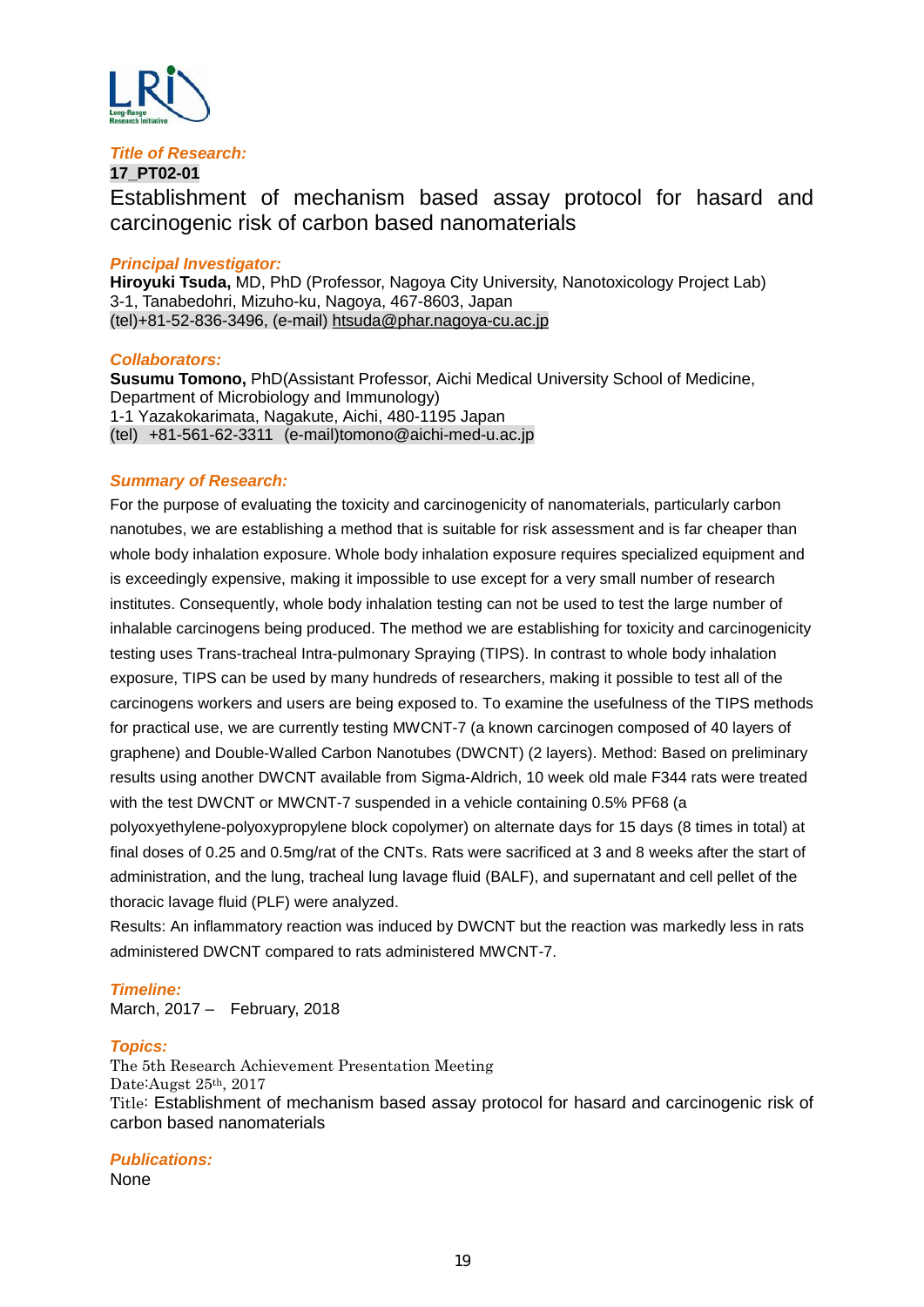

 Research on the effects of chemical substances on children, elderly people,and those with gene disorders

#### *Title of Research:*

## 12\_PT03-01-5 **Development of high sensitivity in vitro assessment system of chemical-mediated hypersensitivity by using serine protease inhibitor-deficient cells**

**Subtitle: Analysis of in vitro assessment for respiratory allergy**

#### *Principal Investigator:*

Akira Nakamura, Department of Immunology, Tohoku Medical and Pharmaceutical University 1-15-1 Fukumuro, Wakabayashi-ku, Sendai, Japan 981-8536 (tel) +81-22-290-8725 (e-mail) aki-n@tohoku-mpu.ac.jp

#### *Summary of Research:*

The allergic disorders triggered by various chemicals are separated into two types of diseases, IgE-dependent immediate allergy and IgE-independent chronic allergy. Mast cells, basophils and eosinophils act as the effector cells in both allergic reactions. In particular, basophils and eosinophils rapidly infiltrate into respiratory tissue, and cause airway hyper-responsiveness and airway obstruction. These cells secrete abundant serine proteases as well as chemical mediators and cytokines. Serine proteases, such as elastases, disrupt the basement membrane, leading to the infiltration of inflammatory cells. The serine proteases are repressed by the serine protease inhibitors. Because we found that basophils and eosinophils lacking a secretory leukoprotease inhibitor SLPI produced more cytokines than wild type cells after stimulation with IgE or LPS. Therefore, we have planed to establish the highly sensitive cell line by the deletion of serine protease inhibitors using a human basophilic cell line, KU812-F. Because KU812-F expresses high levels of Serpin b1 and b6, and we have generated stable Serpin b1 knockdown KU812-F cell lines by using lentiviral-delivered sh (short hairpin) RNA. The knockdown KU812-F cells (KD cells) produced IL-6 about 2 times higher than KU812-F after administration with toluene diisocyanate (TDI). KD cells also secreted IL-13 upon stimulation with TDI. In contrast, scramble and wild type KU812-F cells did not produce IL-13. we investigated gene alteration between KD cells and scramble KU812-F cells in responses to TDI by mRNA sequencing analysis. We found significant elevation of three genes as follows: CD69 (T cell activation marker), CXCR4 (chemokine receptor), sphingosine-1-phosphate receptor 4 (S1PR4: cell migration). We evaluated the relative fluorescence intensities (RFI) in accordance with human Cell Line Activation Test (H-CRAT). KU812-F and KD cells showed higher RFI of CD69 than scramble cells upon TDI and formaldehyde stimulation, whereas all cell lines did not display any alteration of CD69 expression after DNCB and Methyl Salicilate. In the present LRI research, we investigated the numbers of optimal cells and the expression of CD69 mRNA. We confirmed that KD cells displayed high levels of CD69 expression, and also defined that the numbers of  $3 \times 10^4$  is adequate for the evaluation. In addition, we found that the levels of CD69 mRNA are significantly augmented in KD cells after TDI stimulation. Collectively, our data suggested that analysis of CD69 expression and IL-13 ELISA is a suitable application for the detection of respiratory sensitizes by using Serpin b1 knockdown KU812-F cells.

#### *Timeline:*

2017/3/1-2018/2/28

#### *Topics:*

Poster presentation entitled "Development of high sensitivity *in vitro* assessment system of chemical-mediated hypersensitivity by using serine protease inhibitor-deficient cells." at the annual conference of 2017 LRI, Tokyo, Japan, August 2017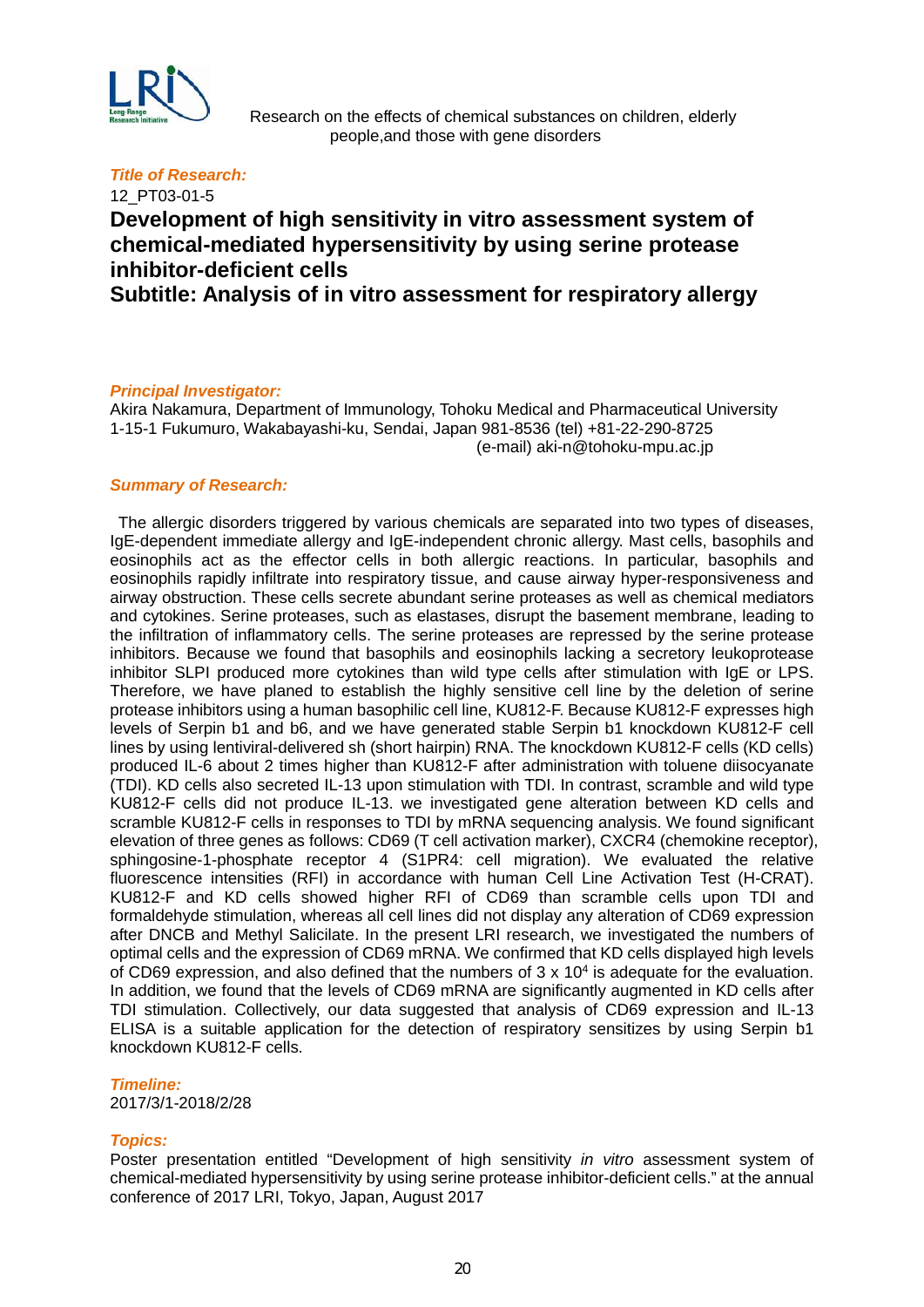

Assessment on the effects on ecosystems and the environment

#### *Title of Research:*

#### 16\_PT04-01

## **Development of the platform to manage the monitoring data of chemicals in environment, ChemTHEATRE**

#### *Principal Investigator:*

Kei Nakayama, PhD (Assistant Professor, Ehime University, Center for Marine Environmental Studies) 2-5 Bunkyo-cho, Matsuyama 790-8577, Japan (tel) +81-89-927-8132, (e-mail) kei\_n@ehime-u.ac.jp

#### *Collaborators:*

Tatsuya Kunisue (Ehime University, Center for Marine Environmental Studies) Itsuki C Handoh (Niigata University, Educational Strategy Coordination Office) Seiichi Uno (Kagoshima University, Faculty of Fisheries) Tomohiko Isobe (National Institute for Environmental Studies, Center for Health and Environmental Risk Research) Nobuaki Ohno (University of Hyogo, Graduate School of Simulation Studies) Daisuke Ueno (Saga University, Faculty of Agriculture)

#### *Summary of Research:*

 We have launched a platform to register and visualize the monitoring data of environmental contaminants, named 'ChemTHEATRE' (Chemicals in the THEATRE: Tractable and Heuristic E-Archive for Traceability and Responsible-care Engagement). So far, the data of 58 publications have been registered to the database. Users can find the chemical concentration data in environmental and biological specimens with their metadata, such as sampling date and location, species, biometrics, and so on, in addition to experimental methods including extraction and cleanup processes, used standards, instruments, etc. ChemTHEATRE is now available at http://chem-theatre.com/.

 Updated information is provided from Facebook and Twitter. Facebook: https://www.facebook.com/ChemTHEATRE/ Twitter: https://twitter.com/Chem\_THEATRE/

*Timeline:* March 1, 2017 – February 28, 2018

#### *Topics:*

Our research was presented at ICCA-LRI and JRC Workshop in June 21–22, 2017. "Introduction to ChemTHEATRE: Open data leads to a new era for integrated exposure and effects analysis."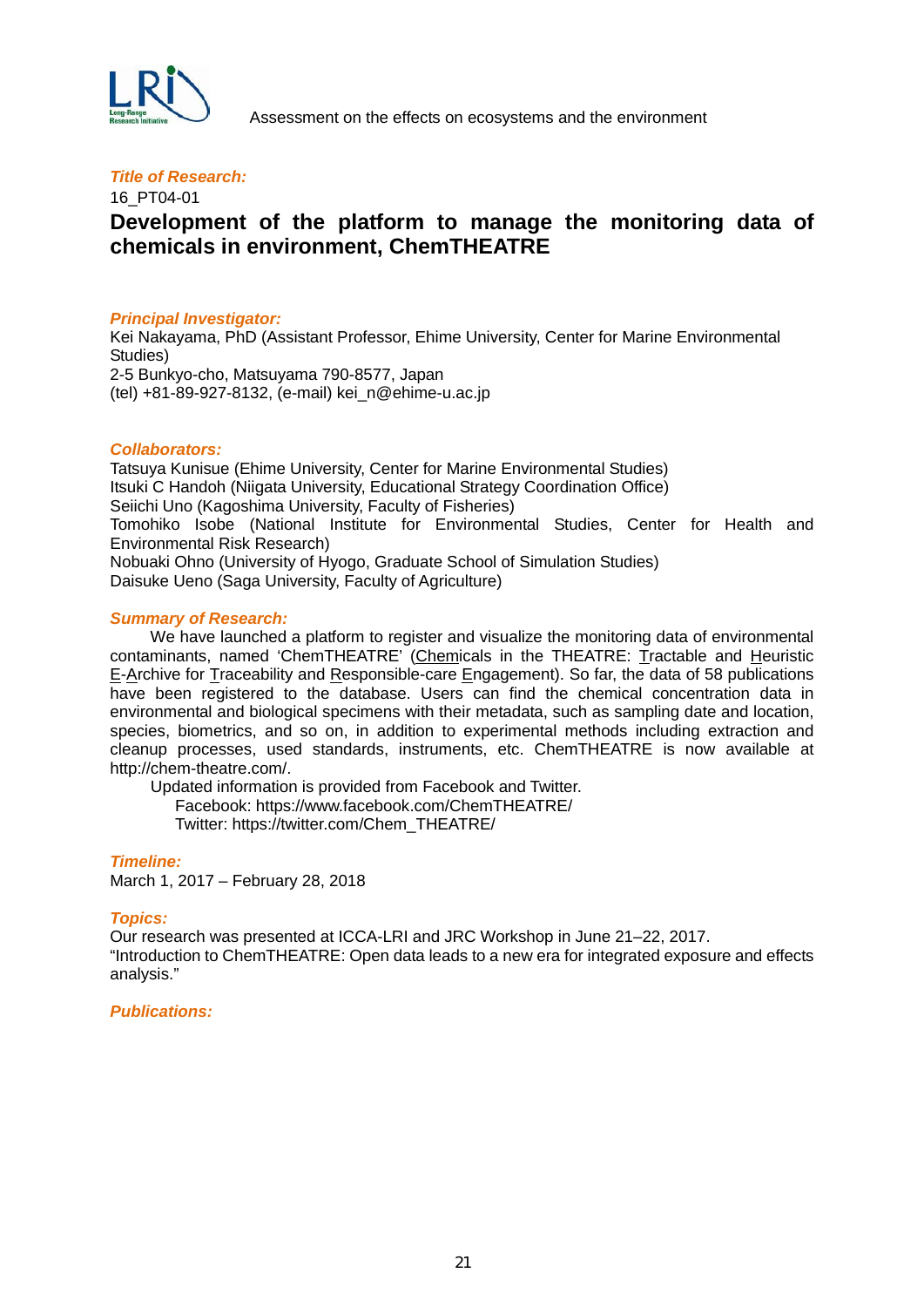

13\_PT05-01-4

## **Development and practical verification of a comprehensive system to monitor multiple instances of environmental pollution in the Mekong River basin**

#### *Principal Investigator:*

Kazumasa Hirata, PhD (Professor, Osaka University, Pharmaceutical Sciences; 1-6 Yamadaoka, Suita, Osaka 565-0871, Japan) (tel) +81-06-6879-8236, (e-mail) hirata@phs.osaka-u.ac.jp

#### *Collaborators:*

Kazuo Harada, PhD (Osaka University, Pharmaceutical Sciences); Hideyuki Matsuura, PhD (Osaka University, Pharmaceutical Sciences); Yoshinori Sumimura (Osaka University, Center for Global Initiatives); Nguyen Quang Trung (Institute of Environmental Technology, Department of Environmental Toxic Analysis); Misa Muraoka (Osaka University, Pharmaceutical Sciences); Tran Thi My Duyen (Can Tho University, College of Aquaculture and Fisheries); Jun-ichi Nishikawa, PhD (Mukogawa Women's University, School of Pharmacy and Pharmaceutical Sciences); Taku Yamashita (Mukogawa Women's University, School of Pharmacy and Pharmaceutical Sciences)

#### *Summary of Research:*

Multiple instances of serious environmental pollution in Southeast Asia have been caused by contamination from agricultural chemicals, endocrine disruptors, heavy metals, and antibiotics. It is therefore important to monitor food and environmental samples from polluted areas to ensure public safety. However, it is difficult to introduce monitoring systems based on expensive, high-quality analytical instruments in areas that often lack other resources. The aim of our project is to develop a novel comprehensive system to monitor contamination in such localities. In this study, we focused mainly on constructing low-cost, easy-to-use, and easy-to-transport paper-based bioassays for antibiotics and endocrine disruptors, in which the biomolecular reactions constructed to detect target chemicals were embedded on paper through the process of freeze-drying. The response signal of this bioassay can be detected by a digital camera and thus does not require expensive conventional laboratory instruments, making it especially suitable in low-resource localities.

#### *Timeline:*

November, 2013 -

#### *Topics:*

JCIA-LRI 5<sup>th</sup> Research Report Meeting (Tokyo, August, 2017; Poster presentation)

- 1. 氏家和紀、松浦秀幸、Tran Thi My Duyen、原田和生、平田收正: 「無細胞反応系を用いた抗菌剤 検出のための紙基板バイオセンサーの開発」、第 69 回日本生物工学会大会、東京、2017 年 9 月
- 2. 松浦秀幸、氏家和紀、Tran Thi My Duyen、原田和生、平田收正: 「Development of paper-based biosensors using cell-free system for detection of antibiotics」、2017 年度生命科学系学会合同年次 大会、神戸、2017 年 12 月
- 3. 氏家和紀、松浦秀幸、Tran Thi My Duyen、原田和生、平田收正: 「組換え葉酸合成酵素を用いた 紙基板サルファ剤センサーの開発」、日本農芸化学会 関西・中四国・西日本支部 2017 年度合同 大阪大会、大阪、2017 年 9 月
- 4. Kazuki Ujiie, Hideyuki Matsuura, Tran Thi My Duyen, Koki Izutsuu, Kazuo Harada, Hideyuki Matsuura, Kazumasa Hirata: "Paper-based luminescence bioassay method embedding a sequence of enzymatic reactions to detect sulfonamide groups" *submitted*
- 5. Kazuki Ujiie, Hideyuki Matsuura, Tran Thi My Duyen, Koki Izutsuu, Kazuhito Fujiyama, Shinichiro Maeda, Kazuo Harada, Hideyuki Matsuura, Kazumasa Hirata: "Development of a paper-based luminescence bioassay for therapeutic monitoring of aminoglycosides" *in preparation*